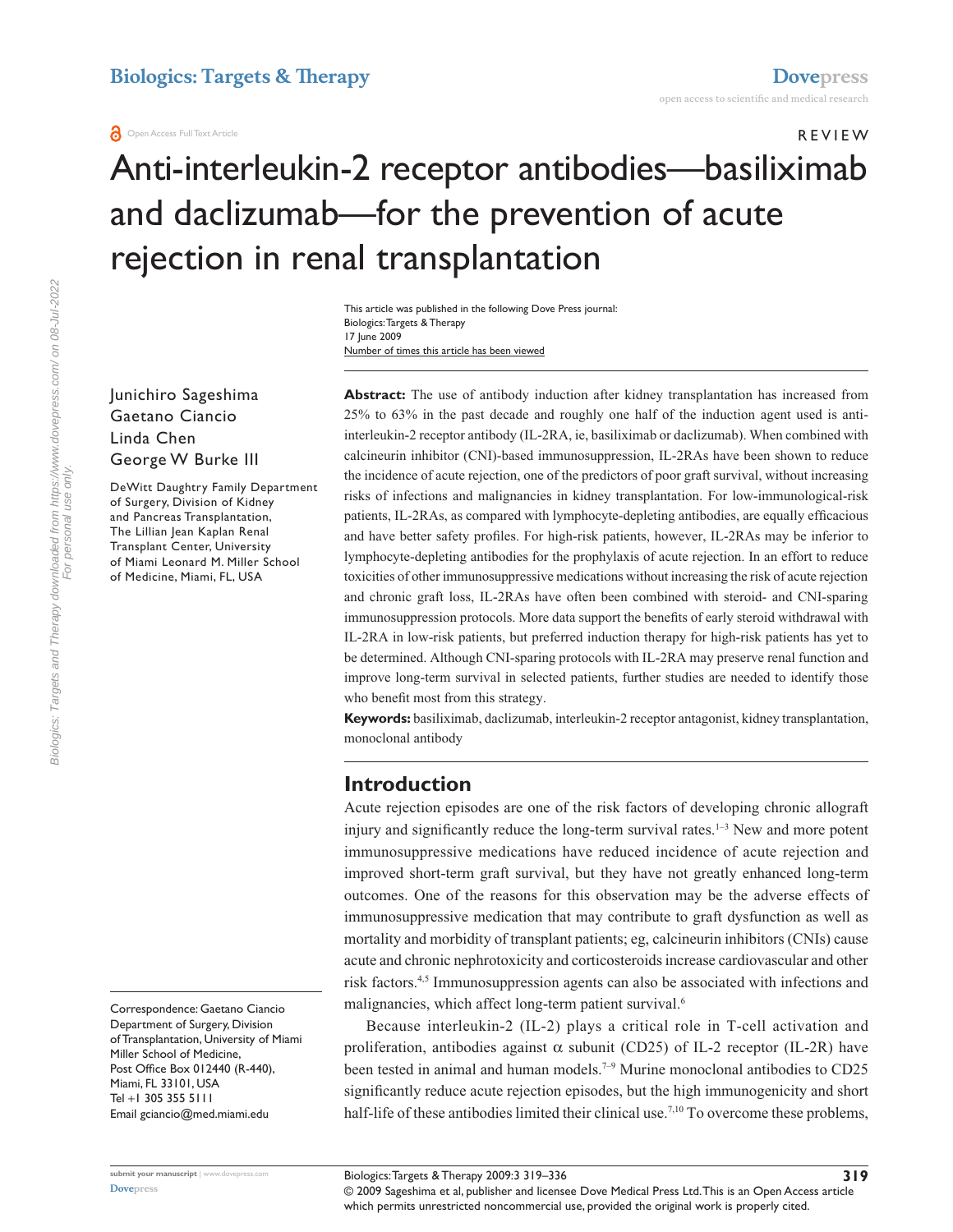chimeric (basiliximab) and humanized (daclizumab) murine antibodies to CD25 have been developed. These agents have a high affinity and specificity for CD25 on the surface of activated T-cells and inhibit IL-2-mediated activation and proliferation of T-cells in transplant patients, aiming at a low acute rejection rate without affecting the pre-existing immune responses.

In this article we review the studies using anti-IL-2R antibody (IL-2RA) induction in renal transplantation, emphasizing the prevention of acute rejection in different protocols. We also examined the efficacy and safety of IL-2RA in combination with a reduction or avoidance of corticosteroids and CNIs, and compared IL-2RAs with lymphocyte-depleting monoclonal and polyclonal antibodies for induction therapy. Studies using IL-2RA for treatment of established rejection episodes are not included in this review.

# **Dosage regimens and pharmacological properties**

In phase III studies, two doses of basiliximab (20 mg each) were given on day 0 and day  $4,^{11,12}$  which saturates IL-2 R $\alpha$  on the circulating lymphocytes for 4–6 weeks. Because of poor correlations between body weight and distribution volume or clearance, weight-adjusted dosing is not recommended for basiliximab.13,14 Dosage modification is required for pediatric patients weighing  $\langle 35 \text{ kg},$ who should receive two doses of 10 mg each.<sup>15</sup> On the contrary, phase III studies of daclizumab was conducted with a bodyweight-adjusted dose: 1 mg/kg once every two weeks for a total of five doses with cyclosporine (CsA) based triple<sup>16</sup> or dual<sup>17</sup> maintenance immunosuppression; this suppresses IL-2R for up to four months after renal transplantation.16 Subsequently, limited doses regimens (mainly two doses, at the time of transplant and 10–14 days thereafter) were tested with concomitant use of more potent baseline immunosuppression (eg, tacrolimus [TAC] and/or mycophenolate mofetil [MMF]).<sup>18-21</sup> Two doses of daclizumab were shown to be sufficient to block IL-2Rα for more than 10 weeks.<sup>19</sup> A smaller study demonstrated one dose (2 mg/kg on day 0) and two doses (2 mg/kg on day 0 and 1 mg/kg on day 14) of daclizumab saturates the IL-2R $\alpha$  on the circulating lymphocytes for up to 42 days and 70 days, respectively.20

Because 90% of daclizumab and 75% of basiliximab are human immunoglobulin G (IgG), pharmacokinetic parameters are similar to exogenous human IgG antibodies. Both basiliximab and daclizumab have a small volume distribution in the central component (2.5–5.0 L), and exhibit a low total body clearance (10–40 mL/hr). Unlike murine monoclonal antibodies, both chimeric and humanized antibodies have prolonged serum half-lives, seven days for basiliximab and 20 days for daclizumab, in adult renal transplant patients.13–16,20,22,23 Limited data suggest drug interaction and pharmacokinetic alteration with CsA, TAC, azathioprine, and MMF.<sup>24–26</sup> Anti-idiotypic antibody development against the murine portion of these antibodies are rare owing to low immunogenicity.<sup>22,27</sup>

# **IL-2RA with CsA-based dual or triple therapy**

Following phase I/II studies by Amlot and Kovarik and colleagues,13,27 the clinical efficacy and safety of basiliximab induction were evaluated with baseline immunosuppression consisting of cyclosporine microemulsion (CsA-ME) and steroids in two randomized, double-blind, placebo-controlled multicenter phase III trials.<sup>11,12</sup> International Study Group (Europe/Canada) demonstrated significant reduction of clinical and biopsy-proven acute rejection (BPAR) six months after deceased donor kidney transplantation (34% vs 52%,  $P < 0.001$  and 30% vs 44%,  $P = 0.012$ , respectively).<sup>11</sup> The incidence of steroid-resistant first rejection episodes that required antibody therapy was also significantly lower in the basiliximab group (10% vs  $23\%$ ,  $P < 0.001$ ). The incidence of infection and other adverse events was similar in the two treatment groups. The acute tolerability of basiliximab was excellent, with no evidence of cytokine-release syndrome. A US trial of living or deceased donor kidney transplantation complied with these findings, showing significant reduction of rejection episodes:  $38\%$  vs  $55\%$  ( $P = 0.001$ ) for clinical rejection and 35% vs  $49\%$  ( $P = 0.009$ ) for BPAR at 12 months.12 The rates of infection and other adverse events were similar. In both trials, the amount of steroids required was significantly lower in patients treated with basiliximab than in patients treated with placebo (0.56 vs 0.93 mg/kg/day,  $P < 0.001$ <sup>11</sup> and 0.59 vs 0.78 mg/kg/day,  $P = 0.02$ ,<sup>12</sup> both at four weeks post-transplant). Of note, only the US trial demonstrated better renal function at 1–12 months in patients treated with basiliximab. Patient and graft survival rates were not significantly different although the studies were not powered to detect small differences. In a pooled analysis of these two phase III trials, not only a significant reduction of acute rejection (by  $44\%, P < 0.01$ ) but also superior graft survival (96% vs  $85\%$ ,  $P = 0.022$ ) were evident in diabetic subpopulation at one-year post-transplant with comparable safety profile.<sup>28</sup>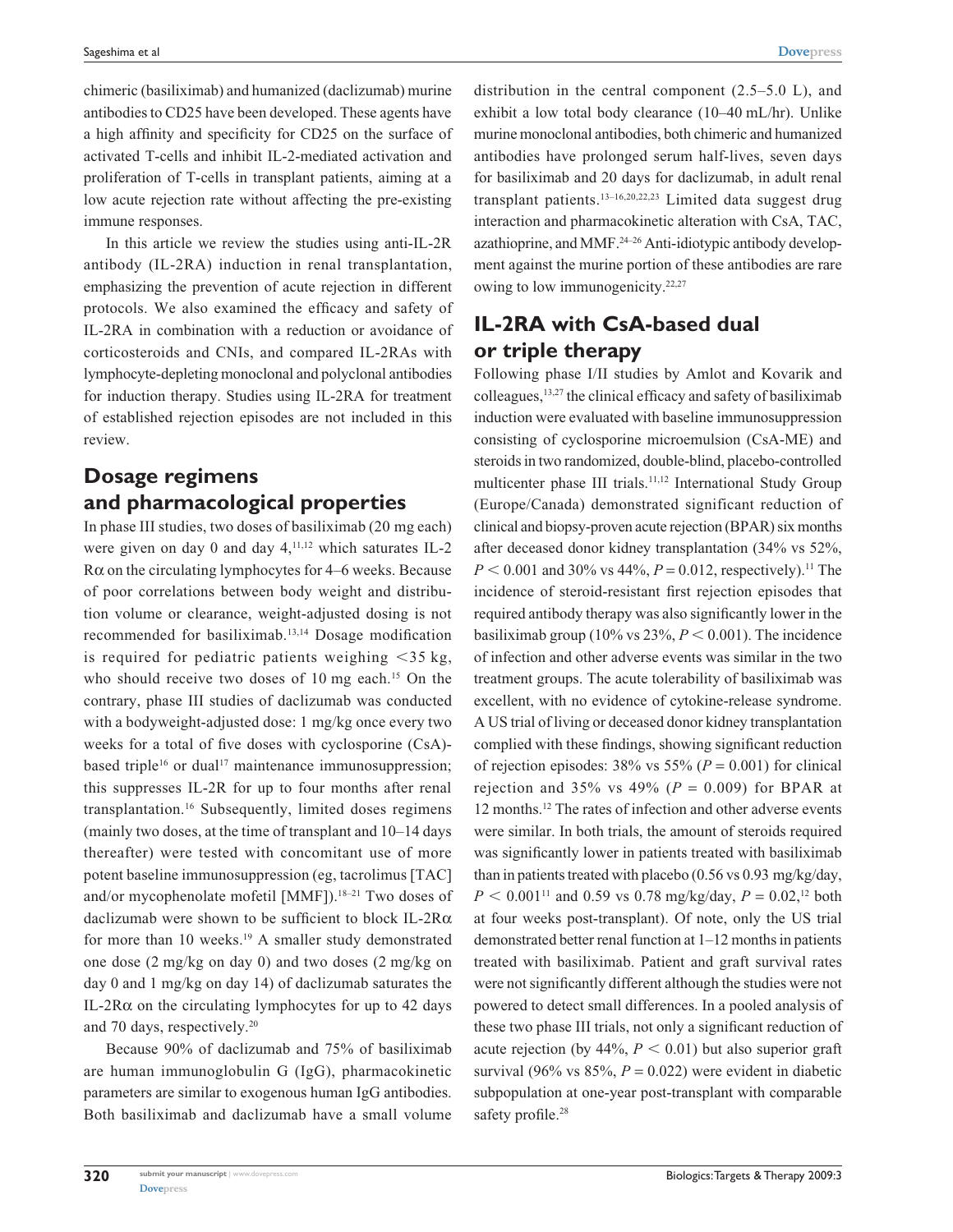Combination of basiliximab and triple maintenance therapy (CsA-ME/ azathioprine/ steroids) was also evaluated in a randomized multicenter study.<sup>29</sup> During the first six months post-transplant, clinical acute rejection and BPAR occurred in 21%/19% of patients given basiliximab vs  $35\%/29\%$  of patients administered placebo ( $P = 0.005$ ). Basiliximab, however, did not decrease the severity of rejection or rate of steroid-resistant rejection. The incidence of infections including cytomegalovirus (CMV) infections and other side effects were indistinguishable between patients given basiliximab and placebo. One-year patient and graft survival was similar in two groups.

Vincenti and colleagues reported the first clinical trial of daclizumab with excellent tolerability and safety, $22$  which prompted two phase III, randomized, placebo-controlled clinical trials.16,17 There were a total of 535 recipients of first deceased donor renal transplants randomized to receive five doses of daclizumab or placebo. In the first study, 126 daclizumab-treated recipients and 134 placebo-treated recipients received CsA, azathioprine, and steroids.16 The second study was otherwise identical (daclizumab  $= 116$  patients, and placebo = 111 patients), but concurrent immunosuppression consisted of only CsA and steroids (dual therapy).17 In both studies, the addition of daclizumab significantly reduced the rate of BPAR (primary efficacy end-point) as compared with the placebo. At six months, the BPAR rate in patients treated with daclizumab was 22% vs 35% in those given placebo with triple therapy  $(P = 0.03)$ , <sup>16</sup> and 28% vs 47% with dual therapy  $(P = 0.001)$ .<sup>17</sup> The graft survival rates after one year tended to be higher in daclizumab-treated recipients in the first study (95% vs 90%,  $P = 0.08$ ). The second study demonstrated better patient survival (99% vs 94%,  $P = 0.01$ ), although the patient and graft survival of placebo patients in this study seemed to be lower than placebo patients in other phase III trials evaluating IL-2RA.17 The graft function was also better in daclizumab-treated patients (58 vs 51 mL/min,  $P = 0.02$ ). Daclizumab was not associated with a higher incidence of infectious complications or cancers. Pooled analyses of these two studies demonstrated less frequent BPAR at one-year in daclizumab-treated patients as compared with placebotreated patients  $(28\% \text{ vs } 43\%, P < 0.01, 36\% \text{ reduction by})$ daclizumab).30,31 This was not accompanied by improved graft survival at three years (84% vs 83% for triple therapy and 82% vs 78% for dual therapy), while the trials were inadequately powered to detect differences. The pooled three-year patient survival rate in the dual- and triple-therapy trials was 93% in daclizumab- and 91% in placebo-treated patients (not significant [NS]). The incidence of malignancies

or post-transplant lymphoproliferative disorder at three years in daclizumab and placebo patients was comparable in both clinical trials.

A meta-analysis of IL-2RA, including anti-Tac (murine IgG2a IL-2RA), BT563 (murine IgG1 IL-2RA), basiliximab, and daclizumab, has reported that treatment with IL-2RA was associated with a significant reduction in the risk of acute rejection at six months (odds ratio [OR] 0.51; 95% confidence interval [CI]: 0.42 to 0.63;  $P < 0.0001$ .<sup>32</sup> The effect on acute rejection was similar for different types of IL-2RA: basiliximab (OR 0.56, 95% CI: 0.44 to 0.72;  $P < 0.0001$ ) and daclizumab (OR 0.46, 95% CI: 0.32 to 0.67;  $P < 0.0001$ ). The test for heterogenicity between antibody groups was not significant  $(P = 0.7)$ . The reduction in acute rejection was also similar for triple and dual immunosuppression regimens. There were no significant differences in the rate of graft loss, mortality, incidence of infections, or risk of malignancies at one year.

In summary, adding basiliximab or daclizumab to CsA-based dual or triple therapy reduces incidence of acute rejection without significant increase in infection or malignancy, although these initial trials evaluated IL-2RAs mainly on low-immunological-risk patients. The effect of IL-2RA on graft and patient survival was not fully validated and waits further evaluation.

#### **IL-2RA with MMF and/or TAC**

In concert with the introduction of newer and more potent maintenance immunosuppressive medication, basiliximab and daclizumab were evaluated in different immunosuppressive protocols.<sup>26,33–38</sup> In a short report of a blind randomized trial, 75 patients treated with maintenance immunosuppression consisting of CsA, MMF, and steroids were administered daclizumab or placebo.<sup>39</sup> There was a six-month BPAR rate of 12% in daclizumab-treated patients as compared with 20% in those receiving placebo. The combination of daclizumab and maintenance triple therapy with MMF was safe, well tolerated, and demonstrated low incidence of acute rejection. In another nonrandomized trial evaluating the combination of daclizumab with MMF/steroids/CNI (CsA-ME or TAC), Iverson and colleagues compared 58 patients (64% Hispanic) who received living donor renal allografts with a matched cohort of 27 patients.<sup>33</sup> The four-month BPAR rate was  $7\%$ in daclizumab-treated patients vs 15% in control patients. There were no differences in the rate of adverse events, graft, and patient survival.

Lawen and colleagues randomized low-to-standard risk kidney transplant recipients to basiliximab  $(n = 59)$  and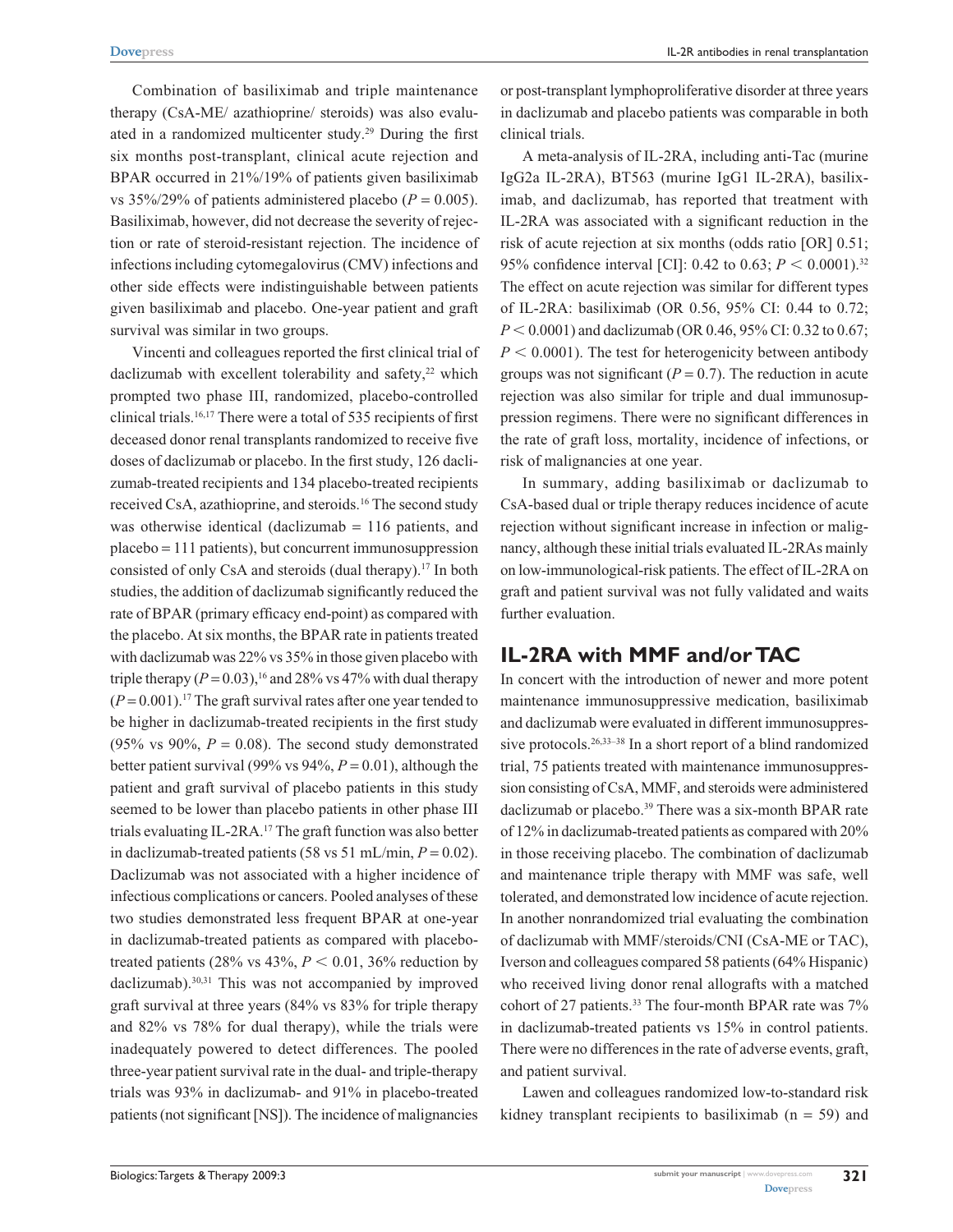placebo  $(n = 64)$  in addition to CsA-ME, MMF, and steroids in a multicenter, double-blind, placebo-controlled study.<sup>40</sup> Tolerability of basiliximab (the primary end point) was equivalent to placebo, with no increase in serious adverse events, infection, malignancy, or post-transplant lymphoproliferative disorder. At six months, while not powered to demonstrate a statistical significance, there were trends in favor of basiliximab over placebo in the incidence of first BPAR (15% vs 27%, *P* = 0.18) and of acute rejection treated with antibody (5% vs  $16\%, P = 0.08$ ). There was also a trend to lower delayed graft function (DGF) and to improve graft function more rapidly in the basiliximab group than in the placebo-treated group.

A meta-analysis from the Cochrane Library included 117 reports from 38 randomized trials utilizing IL-2RA in renal transplantation.41 Of those trials, 17 compared IL-2RA (10 basiliximab, 4 daclizumab, and 3 others) with placebo or no treatment, whereas 15 compared IL-2RA (9 basiliximab, 3 daclizumab, and 3 others) with other induction therapy (11 polyclonal antilymphocyte/thymocyte antibodies and 4 muromonab CD3). The majority of trials used CsA (31 CsA and 7 TAC) and MMF (23 MMF and 16 azathioprine). Acute rejection was significantly reduced at six months (relative risk [RR], 0.66, 95% CI: 0.59–0.74) and 12 months (RR, 0.67, 95% CI: 0.60–0.75) when IL-2RAs were compared with placebo. Graft loss, death, CMV infection, malignancy, and DGF all favored the use of IL-2RA, but none reached statistical significance because of lack of power. When added to standard dual or triple therapy, IL-2RA reduced the risk of clinically diagnosed acute rejection by 34% and the risk of steroid-resistant rejection by 49% as compared with noninduction therapy.41

TAC and MMF are often combined with more practical and cost-effective limited doses of daclizumab induction as opposed to the recommended five-dose regimen. $18-20$ A multicenter study utilizing two doses of daclizumab on day 0 and day 10 post-transplant in 40 adult renal transplant recipients, in combination with TAC and MMF, demonstrated a BPAR rate of 13% during a median follow-up period of 29 weeks.<sup>19</sup> Ahsan and colleagues reported a prospective study comparing a single intraoperative dose of daclizumab (2 mg/kg,  $n = 50$ ) vs noninduction ( $n = 50$ ) in first low-immunological-risk kidney transplant patients treated with TAC, MMF, and prednisone.18 During the first six months, episodes of first BPAR were 3/50 (6%) in the limited daclizumab group and 8/50 (16%) in the control group  $(P < 0.05)$ . Twelve-month patient and graft survival were not statistically different (100% vs 98% and 100% vs 94%,

respectively). These studies suggest that a limited dose of daclizumab when combined with a CNI, MMF, and steroids are sufficient for patients at low immunological risk to reduce early renal allograft rejection without adverse effects, and without the need for a more prolonged course of daclizumab as originally recommended.

# IL-2RA in high-immunological-risk patients

While majority of patients enrolled in randomized trials has low-to-standard immunological risk, IL-2RAs have been used with MMF and either CsA or TAC to reduce acute rejection in high-immunological-risk patients (Table 1).42–45 Meier-Kriesche reported 29 black and 20 Hispanic renal transplant recipients treated with daclizumab (1 mg/kg × five doses), CsA, MMF, and steroids, and compared with simultaneous cohort of 31 black and 25 Hispanic patients receiving the same immunosuppression without daclizumab induction therapy.<sup>44</sup> Acute rejection rates were lower in the daclizumab group than in the control group (26% vs 49% per patient years, respectively). A total of eight recurrent rejections in six patients occurred in the control group and none in the daclizumab arm. In another single center study, Ciancio and colleagues compared racial differences in incidence of BPAR among black ( $n = 37$ ), Hispanic ( $n = 85$ ), and Caucasian ( $n = 111$ ) first renal transplant recipients using daclizumab (1 mg/kg  $\times$  five doses), TAC, MMF, and steroids.<sup>42</sup> BPAR rate at one-year was 8.1% in black, 4.7% in Hispanic, and 4.5% in the Caucasian group ( $P = 0.7$ ). Graft and patient survival as well as renal function were comparable. Ciancio and colleagues also reported the use of daclizumab with TAC, MMF, and steroids in renal transplant recipients with previous transplants: 4 previous liver, 15 previous kidney, and 3 previous pancreas/kidney.46 The incidence of BPAR was 0%, 13%, and 0% for previous liver, kidney, pancreas/kidney recipients, respectively. Few complications have occurred without CMV infection. These studies demonstrated the efficacy and safety of combining daclizumab, CNI, MMF, and steroids in highimmunological-risk patients.

## **IL-2RA in CNI-sparing protocols**

Because CNIs have intrinsic acute and chronic nephrotoxicity, IL-2RAs have been assessed for the potential addition to CNI-avoidance or -withdrawal after kidney transplantation (Table 2). The goal of this strategy is to maintain adequate renal function without increasing incidence of acute rejection.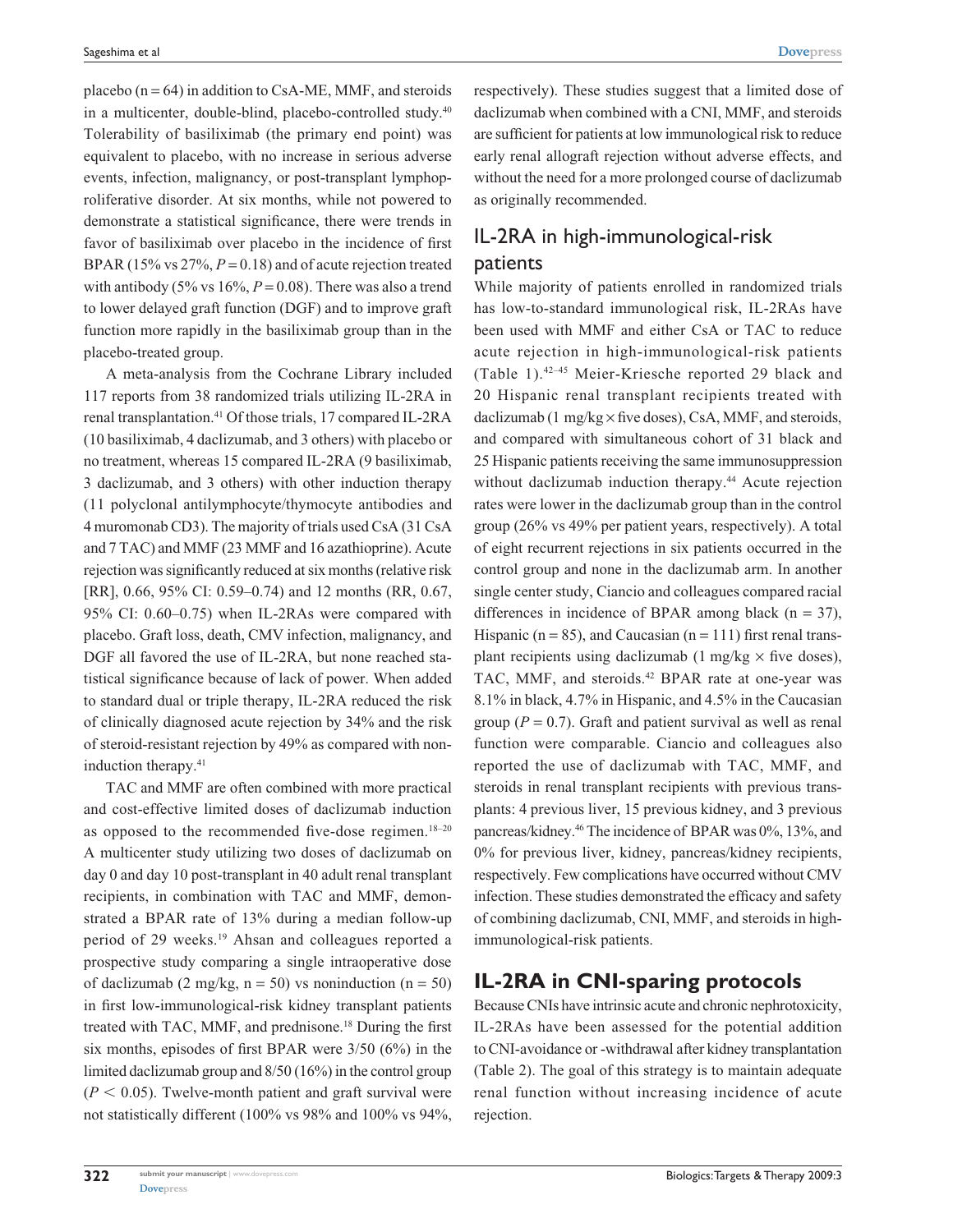| <b>Population risk status</b> | Race         | <b>Transplant type</b> | <b>PRA</b>   | <b>HLA</b> mismatch | Donor type           | <b>CIT</b>   | <b>DGF</b> |
|-------------------------------|--------------|------------------------|--------------|---------------------|----------------------|--------------|------------|
| Low                           | Caucasian    | Primary                | PRA < 10%    | 0                   | Living related donor | $<$ 18 hours | No         |
| Standard                      |              |                        |              |                     |                      |              |            |
| <b>High</b>                   | <b>Black</b> | Repeat                 | $PRA > 80\%$ | 6                   | Expanded criteria    | >36          | Yes        |
|                               |              | transplant with        |              |                     | donor                | hours        |            |
|                               |              | immunological          |              |                     | Donor after cardiac  |              |            |
|                               |              | loss of a              |              |                     | death                |              |            |
|                               |              | previous allograft     |              |                     | (Deceased donor)     |              |            |

#### **Table 1** Immunological risk status

**Notes:** Patients are often categorized as "low risk" or "high risk" when some of the above criteria are met; "standard risk" are in between "high risk" and "low risk", but actual definition may vary in each study.

**Abbreviations:** CIT, cold ischemia time; DGF, delayed graft function; HLA, human leukocyte antigen; PRA: panel reactive antibody.

## CNI avoidance and withdrawal

Two noncomparative studies reported complete avoidance of CNIs from the immunosuppressive protocol. In a multicenter trial reported by Vincenti and colleagues, 98 recipients of primary deceased or living donor kidneys at low immunological risk received daclizumab (2 mg/kg for the first dose and 1 mg/kg for the subsequent four doses), MMF (3  $g$ /day for the first six months and 2  $g$ /day thereafter), and corticosteroids.47 BPAR was diagnosed in 48% of patients during the first six months and in 53% by 12 months after transplantation. At one-year post-transplant, 62% of patients had received CNI for more than seven days, predominantly because of rejection.

In a single-center study, Tran and colleagues used the similar protocol for 45 renal transplant recipients including 12 black patients.48 The incidence of BPAR was 31% and occurred early in deceased donor transplant (median, 7 days); 51% of the patients required the addition of CsA maintenance. Although theses studies provided benefits to a sizable minority of patients who have not required chronic CNI therapy with better renal function, the long-term results remain to be evaluated considering high incidence of acute rejection using this strategy.

The Cyclosporine Avoidance Eliminates Serious Adverse Renal-toxicity (CAESAR) trial compared CsA withdrawal  $(n = 179)$  and low-dose CsA  $(n = 183)$  with standard-dose  $CsA$  ( $n = 173$ ) in low-immunological-risk recipients, all in combination with MMF (2 g/day) and steroids, but only withdrawal and minimization groups received daclizumab induction (2 mg/kg before transplant followed by four more doses of 1 mg/kg). $49$  The primary end point of the study (renal function at 12 months) was not statistically different (glomerular filtration ratio [GFR] 51 mL/min/1.73 m<sup>2</sup> in CsA withdrawal group and low-dose CsA group, and  $49 \text{ mL/min}/1.73 \text{ m}^2$  in standard-dose CsA group). By withdrawing CsA at six months

after transplant, the patients experienced higher incidence of BPAR, as compared with low-dose CsA and standard-dose CsA patients  $(38\% \text{ vs } 25\% \text{ vs } 28\% \text{, respectively}, P < 0.05)$ . From this large-scale trial, it may be concluded that low-dose CsA is better than total withdrawal of CsA when combined with daclizumab induction, MMF, and steroids.

#### CNI sparing with mTOR inhibitors

IL-2RA has also been combined with long-term use of mammalian target of rapamycin (mTOR) inhibitors (sirolimus [SRL] or everolimus) in lieu of CNIs or in addition to low-dose CNIs. Flechner and colleagues reported five-year outcomes of 61 low-to-standard risk patients randomized to SRL (target trough level 10–12 ng/ml for six months and 5–10 ng/ml thereafter) or CsA (target trough level 200 ng/ml for one year and 150–170 ng/ml thereafter) after basiliximab induction and MMF with steroids.<sup>50,51</sup> SRL-treated patients compared with CsA-treated patients demonstrated similar patient survival (87% vs 90%) and acute rejection rates (13% vs 23%), respectively. In SRL-treated patients, death-censored graft survival rate was higher (96% vs 77%,  $P = 0.027$ ) and GFR was higher (67 vs 51 mL/min,  $P = 0.008$ ) with similar urine protein and serum cholesterol levels. Martinez-Mier and colleagues used a similar protocol for 41 living related kidney transplants in a single center randomized trial, showing comparable patient and graft survival.<sup>52</sup> Although the rejection rate was numerically high in SRL-treated patients (17% vs 5%, NS), none of the patients who had target SRL levels suffered acute rejection at one year.

The Efficacy Limiting Toxicity Elimination (ELITE)- Symphony study is a prospective, randomized, open-label, multicenter trial comparing four parallel groups of adult renal transplant recipients.<sup>53</sup> Low-immunological-risk patients were randomly assigned to standard-dose CsA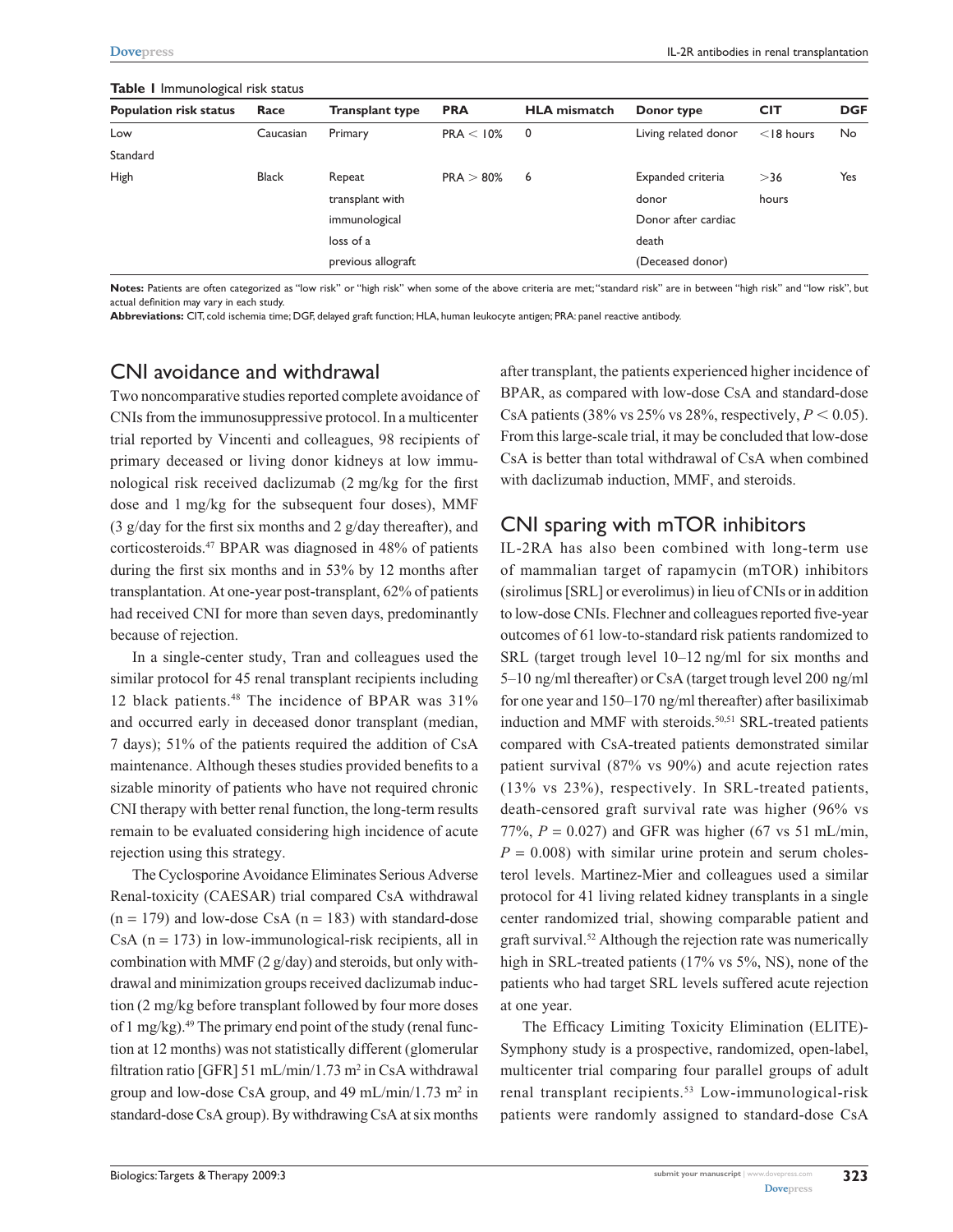|                                                                   |                                      | Table 2 CNI-sparing clinical trials with IL-2RA induction therapy in kidney transplantation |                                                |                                                              |                                                  |                                                                                                    |                                                                                              |                                                                                             |                                                                                                                                   |
|-------------------------------------------------------------------|--------------------------------------|---------------------------------------------------------------------------------------------|------------------------------------------------|--------------------------------------------------------------|--------------------------------------------------|----------------------------------------------------------------------------------------------------|----------------------------------------------------------------------------------------------|---------------------------------------------------------------------------------------------|-----------------------------------------------------------------------------------------------------------------------------------|
| Reference                                                         |                                      | No. of pts Risk status                                                                      | <b>Iction</b><br>Indu                          | <b>CNI</b> or alternatives                                   | Concomitant IS                                   | <b>BPAR</b>                                                                                        |                                                                                              | Graft survival Patient survival Comments                                                    |                                                                                                                                   |
| Vincenti et al <sup>47</sup>                                      | œ                                    | (4% black, 23% LD)<br>$PRA < 20\%$<br>Primary Tx                                            | Daclizumab                                     | (Single arm)<br>No CNI                                       | <b>MMF/CS</b>                                    | 48% at 6 month<br>53% at I year                                                                    | 96% at I year                                                                                | 97% at I year                                                                               | 62% received CNI at I year                                                                                                        |
| Tran et al <sup>48</sup>                                          | 45                                   | 27% black, 42% LD)<br>(Mean PRA 5%,                                                         | Daclizumab                                     | (Single arm)<br>No CNI                                       | <b>MMF/CS</b>                                    | 31% with median 95%<br>$f/u$ 8 mo                                                                  |                                                                                              | 100%                                                                                        | 51% required CsA                                                                                                                  |
| Ekberg et al <sup>49</sup><br>CAESAR<br>Study                     | 183<br>$\overline{173}$<br>179       | PAR < 20%<br>(2% black,<br>23% LD)                                                          | Daclizumab<br>Daclizumab<br>None               | CsA w/d at 6 month<br>Low-dose CsA<br>Std-dose CsA           | <b>MMF/CS</b>                                    | $38\% (P < 0.05)$<br>28% at I year<br>25%                                                          | 95% at I year<br>93% (NS)<br>97%                                                             | 95% at I year<br>96% (NS)<br>97%                                                            | 49 ml/min/1.73 m <sup>2</sup><br>51 GFR at 1 year<br>51 (NS)                                                                      |
| Flechner et al <sup>50,51</sup>                                   | $\overline{30}$<br>$\overline{5}$    | (90% PRA $<$ 10%,<br>Primary Tx<br>25% black,<br>34% LD)                                    | iximab<br>iximab<br>Basili<br>Basili           | CsA<br><b>SRL</b>                                            | <b>MMF/CS</b>                                    | 17% at 2 year<br>23% at 5 year<br>13% at 5 year<br>7% at 2 year                                    | $96\% (P = 0.03)$<br>80% at 5 year                                                           | $87\% (P = 0.68)$<br>90% at 5 year                                                          | 67 GFR at 5 year<br>$(P = 0.008)$<br>51 ml/min                                                                                    |
| Martinez-Mier et al <sup>52</sup>                                 | 20<br>$\overline{2}$                 | LD (related)<br>(Mexican)                                                                   | Basiliximab*                                   | CsA<br><b>SRL</b>                                            | <b>MMF/CS</b>                                    | 17% (NS)<br>5%                                                                                     | 90% (NS)<br>90%                                                                              | 100% (NS)<br>100%                                                                           | 73 GFR at I year<br>68 ml/min (NS)                                                                                                |
| Ekberg et al <sup>53</sup><br>Symphony<br>ELITE-<br>Study         | 390<br>399<br>399<br>$\overline{40}$ | $(80\%$ PRA = 0%,<br>PRA < 20%<br>Ist/2nd Tx <sup>+</sup><br>2% black,<br>36% LD)           | Daclizumab<br>Daclizumab<br>Daclizumab<br>None | Low-dose CsA<br>Low-dose TAC<br>Low-dose SRL<br>Std-dose CsA | <b>MMF/CS</b>                                    | $26\% (P < 0.001)$<br>$24\% (P < 0.001)$<br>$37\% (P < 0.001)$<br>12% Reference<br>at I year       | 92% ( $P = 0.007$ )<br>92% ( $P = 0.007$ )<br>96% Reference<br>94% $(P = 0.18)$<br>at I year | 97% Reference<br>97% ( $P = 0.60$ )<br>$98\% (P = 0.35)$<br>97% ( $P = 0.78$ )<br>at I year | GFR at I year (ml/min)<br>57 (P < 0.001)<br>57 (P < 0.001)<br>59 $(P = 0.001)$<br>65 Reference                                    |
| Nashan et al <sup>54</sup><br>S6 study                            | 58<br>S                              | $(88%$ PRA = 0%,<br>PAR < 80%<br>Primary Tx<br>21% black,<br>20% LD)                        | iximab<br>Basiliximab<br>Basili                | Low-dose CsA<br>Std-dose CsA                                 | Everolimus/CS                                    | 15% at 6 month<br>3% at 6 month<br>12% at 3 year<br>17% at 1 year<br>19% at 3 year<br>7% at I year | 97% at 3 year<br>87%                                                                         | 97% at 3 year<br>91%                                                                        | Creatinine clearance<br>36% vs 17% at 3 year<br>at 1 year ( $P = 0.007$ )<br>54 vs 61 ml/min<br>Efficacy failure<br>$(P = 0.032)$ |
| Tedesco-Silva<br>Vitko et al <sup>55</sup><br>et al <sup>56</sup> | $\frac{12}{1}$<br>125                | $(8\%$ PRA $<$ I 0%,<br>all black 6%)<br>Primary Tx                                         | None<br>None                                   | Std-dose CsA<br>Std-dose CsA                                 | everolimus<br>Low-dose<br>Std-dose               | 25% at 6 month<br>15% at 6 month<br>26% at I year                                                  | 97% at I year<br>$(P = 0.52)$<br>95%                                                         | 95% at I year<br>$(P = 0.19)$<br>99%                                                        | 64 GFR at Iyear<br>63                                                                                                             |
| A2306 study<br>A2307 study                                        | <b>139</b><br>$\equiv$               | received Std-dose<br>everolimus,<br>32% LD)                                                 | iximab<br>iximab<br>Basili<br>Basili           | Low-dose CsA<br>Low-dose CsA                                 | everolimus<br>everolimus<br>Low-dose<br>Std-dose | 14% at 6 month<br>15% at 6 month<br>9% at I year<br>14% at 1 year                                  | 95% at I year<br>$(P = 0.12)$<br>98%                                                         | 99% at I year<br>$(P = 0.50)$<br>100%                                                       | 68 ml/min<br>(S)<br>$\frac{8}{3}$                                                                                                 |
|                                                                   |                                      |                                                                                             |                                                |                                                              | everolimus                                       | 16% at 1 year                                                                                      |                                                                                              |                                                                                             |                                                                                                                                   |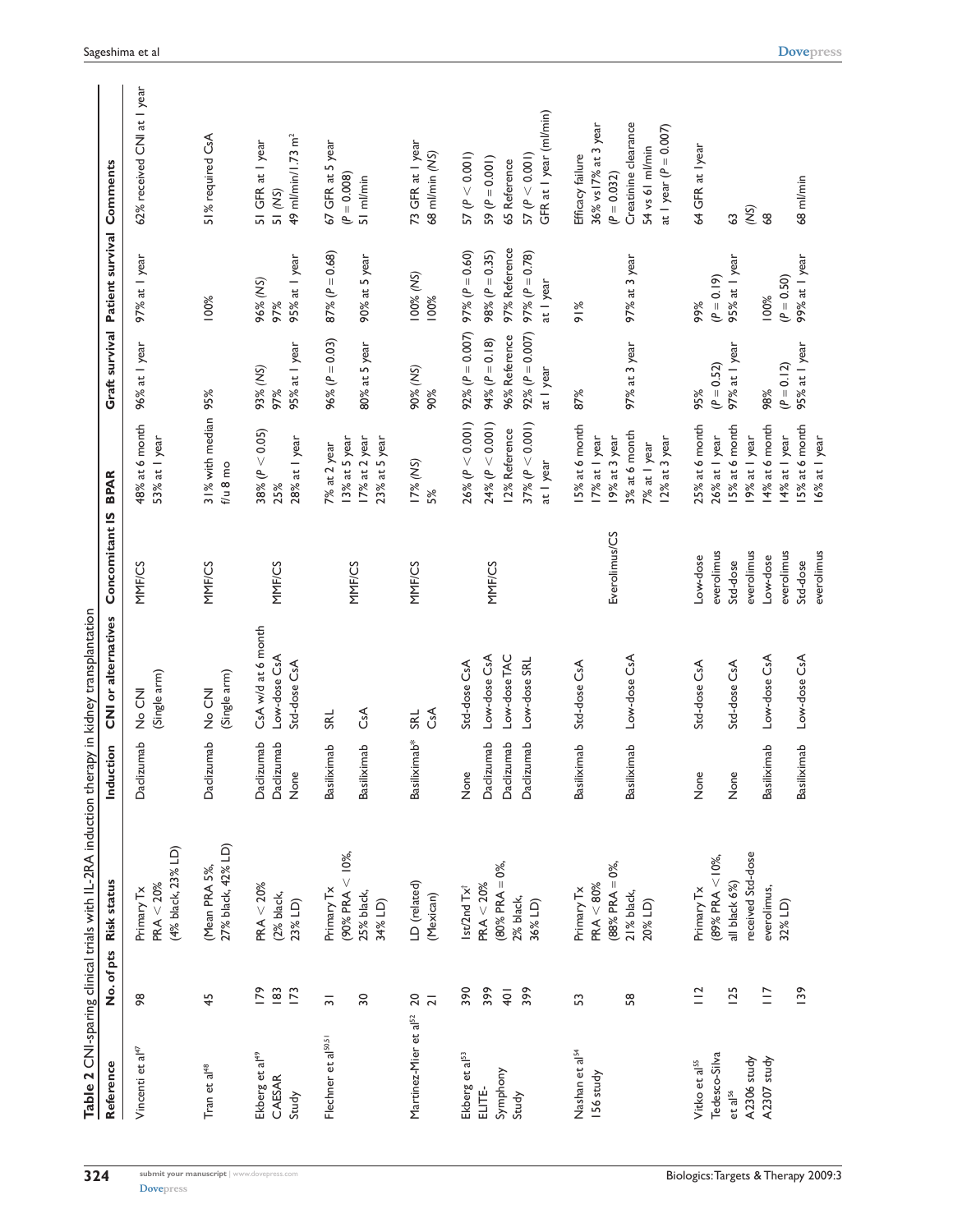| Vincenti et al <sup>100</sup> | 74 | High-risk (Re-Tx,                                                                                                                             | Basiliximab | Intensive belatacept |        | 7%            | 96%           | 99%           | 66 GFR at 1 year ( $P = 0.01$ )                                                                                                                                                                                                |
|-------------------------------|----|-----------------------------------------------------------------------------------------------------------------------------------------------|-------------|----------------------|--------|---------------|---------------|---------------|--------------------------------------------------------------------------------------------------------------------------------------------------------------------------------------------------------------------------------|
| Belatacept                    |    | PRA > 20%                                                                                                                                     |             |                      |        |               |               |               |                                                                                                                                                                                                                                |
| study                         |    | $10\%$ (98% PRA                                                                                                                               | Basiliximab | Less-intensive       | MNF/CS | 6%            | 99%           | 100%          | 62 ( $P = 0.04$ )                                                                                                                                                                                                              |
|                               |    | $<$ $20\%$ .                                                                                                                                  |             | belatacept           |        |               |               |               |                                                                                                                                                                                                                                |
|                               | 73 | 8% black,                                                                                                                                     | Basiliximab | Std-dose CsA         |        | 8% at 6 month | 97% at I year | 95% at I year | 54 ml/min/1.73 m <sup>2</sup>                                                                                                                                                                                                  |
|                               |    | 27% LD)                                                                                                                                       |             |                      |        |               |               |               |                                                                                                                                                                                                                                |
|                               |    |                                                                                                                                               |             |                      |        |               |               |               | Abbreviations: BPAR, biopsy-proven acute rejection; CNI, calcineurin inhibitor; CS, corticosteroids; CsA, cyclosporine A; GFR, glomerular filtration ratio; IS, immunosuppression; LD, living donor; MMF, mycophenolate mofeti |
|                               |    | significant; PRA, panel reactive antibody level; SRL, sirolimus; Std, standard;TAC, tacrolimus;Tx, transplant.                                |             |                      |        |               |               |               |                                                                                                                                                                                                                                |
|                               |    | Notes: *Only for patients with more than three HLA mismatch; fExcluding immunological graft loss within 12 months after the first transplant. |             |                      |        |               |               |               |                                                                                                                                                                                                                                |
|                               |    |                                                                                                                                               |             |                      |        |               |               |               |                                                                                                                                                                                                                                |
|                               |    |                                                                                                                                               |             |                      |        |               |               |               |                                                                                                                                                                                                                                |

 $(n=390, \text{target trough level}, 150-300 \text{ ng/ml}$  for three months and  $100-200$  ng/ml thereafter), low-dose CsA (n = 399, target trough level,  $50-100$  ng/ml), low-dose TAC (n = 401, target trough level,  $3-7$  ng/ml), or low-dose SRL ( $n = 399$ , target trough level, 4–8 ng/ml). All groups received MMF (2 g/day) and corticosteroids. Daclizumab (2 mg/kg before transplant followed by four more doses of 1 mg/kg) was given to all but the standard-dose CsA group. Estimated GFR at one year (the primary end point) was significantly higher in the low-dose TAC group (65 mL/min) than in the other three groups  $(57-59 \text{ mL/min}, P < 0.001)$ . BPAR rate at one year was lower in the low-dose TAC group (12.3%) than in the other three groups (standard-dose CsA 25.8%, low-dose CsA 24.0%, low-dose SRL 37.2%;  $P < 0.001$ ). Death-censored allograft survival was higher in the low-dose TAC group (96%) than in the standard-dose CsA and the low-dose SRL groups (both  $92\%$ ;  $P = 0.007$ ). Serious adverse events were observed in 53% of patients in the low-dose SRL group, as compared with  $43\% - 44\%$  in the other groups ( $P < 0.05$ ). Based on the results above, when daclizumab is combined with low-dose TAC, outcomes seem to be better than standard CsA-MMF-steroid-based regimen without induction therapy; however, when daclizumab is combined with low-dose SRL without CNIs, outcomes seem to be worse than the standard triple regimen.

Low-dose CNI with mTOR inhibitor has been tested in other studies. Nashan and colleagues compared full-dose CsA ( $n = 53$ , trough level, 125–250 ng/ml) and reduced-dose CsA ( $n = 58$ , trough level, 50–100 ng/ml) in combination with basiliximab, everolimus (3 mg/day) and steroids in a randomized, multicenter, open-label study (156 study) of low-to-standard risk patients.<sup>54</sup> In the reduced-dose CsA group, a lower incidence of BPAR (3% vs 15% at six months and 7% vs 17% at one year) was accompanied by higher mean creatinine clearance (61 vs 54 mL/min at one year,  $P < 0.007$ ) and less frequent discontinuations and serious adverse events. Vitko and colleagues and Tedesco-Silva and colleagues reported six- and 12-months safety and efficacy results of two randomized studies (A2306 and A2307) of low-to-standard risk patients using the similar immunosup pressive medication.<sup>55,56</sup> Study 1 (A2306,  $n = 237$ ) had no induction therapy; in Study 2 (A2307,  $n = 256$ ) basiliximab was administered. These studies compared two different doses of everolimus (1.5 vs 3 mg/day) with steroids and reduced-dose CsA (initial CsA  $C_2$  target 1200 ng/ml for Study 1 and 600 ng/ml for Study 2 with subsequent tapering to 400 ng/ml for both studies). As black patients have a higher everolimus clearance rate than Caucasian patients, all black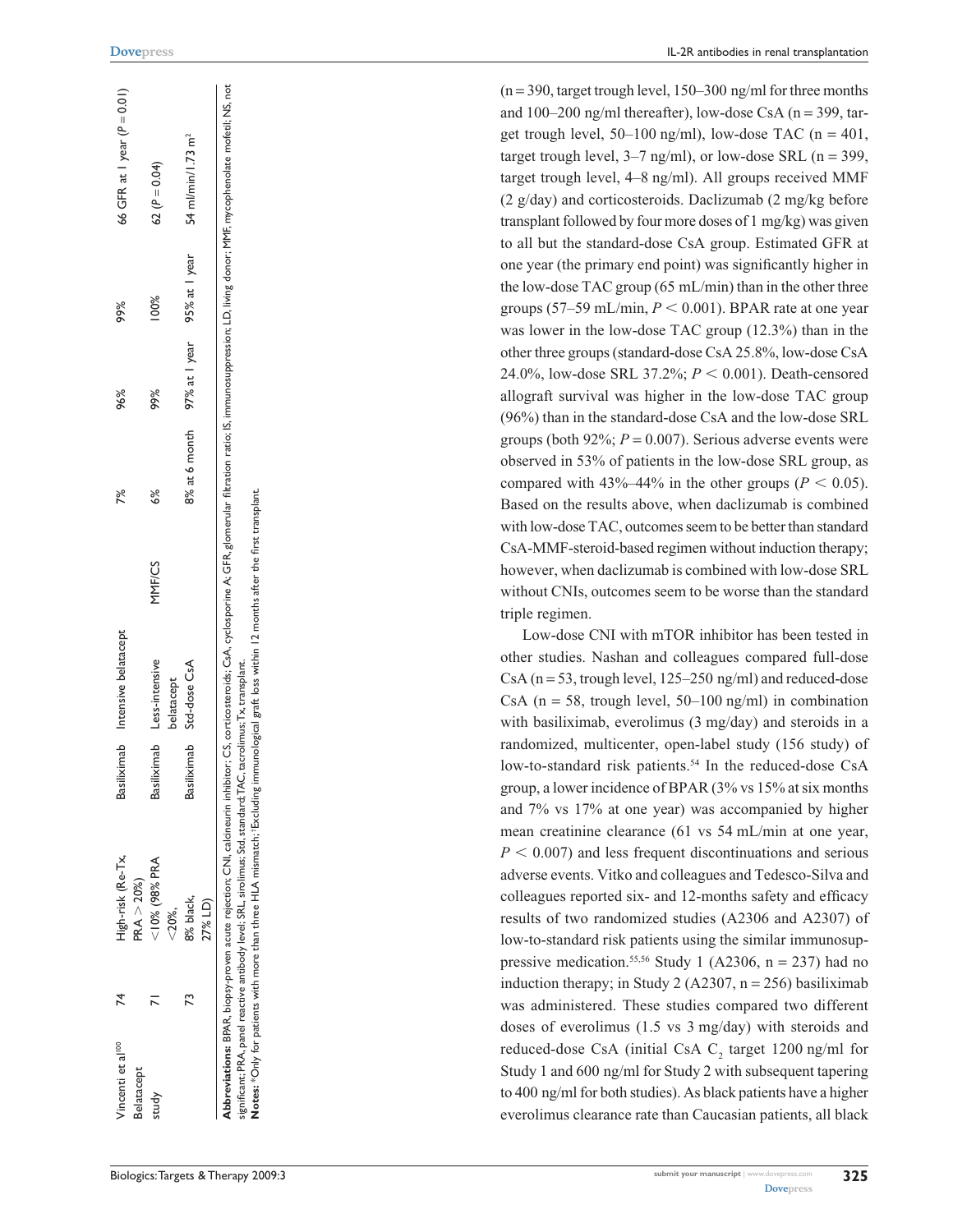subjects received 3 mg/day everolimus. These regimens were well tolerated and preserved renal function throughout the study, with no differences observed between groups within studies. Without basiliximab induction, there was a trend towards a reduction in the incidence of BPAR among nonblack randomized to 3 mg/day everolimus as compared with 1.5 mg/day everolimus (16% and 26% at 12 months, respectively;  $P = 0.08$ ). The inclusion of basiliximab lowered the overall incidence of acute rejection (15% for 3 mg/dl and 14% for 1.5 mg/dl at six months; 16% vs 14% at 12 months).

# Delayed CNI introduction

As designed in phase I/II studies, the other potential use of IL-2RA induction is to delay introduction of CNIs to prevent acute nephrotoxicity while the transplanted kidney has delayed or slow graft function.<sup>13</sup> Small studies reported initial CNI avoidance with a combination of daclizumab/ basiliximab, SRL, and steroids. This regimen provided reasonable acute rejection prophylaxis in 43 kidney recipients (acute rejection rate  $16\%$ ).<sup>57</sup> In a retrospective analysis of 14 patients, Chang and colleagues added MMF to this regimen, resulting in an acute rejection rate of 14% and graft survival rate of 100% during the follow-up period of 0.5–5.2 months.37 Although SRL may prolong recovery from DGF,58 the ability of IL-2RA to protect kidneys from acute rejection with excellent safety profile makes this strategy attractive. Moreover, it has been suggested that use of an IL-2RA may decrease the risk of delayed or slow graft function.<sup>12,59,60</sup>

The French Myeariade FR01 study group evaluated early and delayed CsA in a 12-month, prospective, randomized, open-label study of *de novo* low-risk renal transplant patients.<sup>61,62</sup> CsA-ME at an initial dose of 8 mg/kg/dose was started either on day 0 (n = 97) or day 6 (n = 100) post-transplant, and dose adjusted according to  $C_2$  level. All patients received enteric-coated mycophenolate sodium, steroids, and either two doses of basiliximab or five doses of daclizumab. One-third of patients in both groups had a DGF Risk Index Score of  $\geq$  5 (US Renal Data System). The incidence of BPAR was numerically high (26% vs  $16\%$ ;  $P = 0.11$ ) at 12 months in the delayed CsA-ME group as compared with the early CsA-ME group, although the study was not powered to detect differences. Early or delayed introduction of CsA-ME did not affect renal function (51 ml/min vs 54 ml/min at three months;  $P = 0.43$ ) or DGF rate (27% vs 23%; NS). The extension of this study with a mean follow up of 30 months demonstrated comparable

creatinine clearance between groups. NI2A Study Group in Spain also compared different patterns of CsA initiation in renal transplant recipient from expanded criteria donors and high risk of DGF: early low-dose CsA (3 mg/kg/day,  $n = 38$ ), early standard-dose CsA (5 mg/kg/day,  $n = 40$ ), and delayed standard-dose CsA (5 mg/kg/day 7–10 days after transplant,  $n = 36$ .<sup>63</sup> This multicenter six-month, open-label, randomized trial with basiliximab, MMF, and steroids revealed no differences among groups in six months GFR, DGF rate (31%, 38%, and 42% for early low-dose CsA, early standard-dose CsA, delayed standard-dose CsA, respectively), and BPAR rate (5%, 13%, and 11%), although combined clinically treated and BPAR rate was significantly higher in the delayed CsA group (5%, 15%, and 25%). These results suggest delayed introduction of CNIs with IL-2RA, MMF, and steroids does not improve renal function or lower DGF rate; it may increase acute rejection episodes.

In summary, results of CNI sparing protocols have been mixed. Minimization of CNIs may be associated with improved renal function; however, CNI avoidance or withdrawal often increases risk of acute rejection. Further study is needed to determine whether the short-term benefit of CNI minimization translates into long-term improvement of graft and patient survival with alternative immunosuppressive medication including IL-2RA induction and mTOR inhibitors.

# **IL-2RA in corticosteroid sparing protocols**

Corticosteroids have been a mainstay of immunosuppression for several decades despite their major adverse effects: hypertension, diabetes, dyslipidemia, bone loss, avascular necrosis, weight gain, cataracts, and psychotic behavior. Although these side effects may increase mortality and morbidity after transplantation, steroid withdrawal has been associated with high rejection rate and poor graft survival.<sup>64-67</sup> To prevent rejection early post-transplant, antibody induction including IL-2RA has been utilized in steroid-sparing protocols (Table 3).

#### Steroid withdrawal with CNIs and MMF

A pilot study by Cole and colleagues introduced daclizumab and MMF to a CsA-based immunosuppressive protocol to avoid steroid use. Sixty-five percent of patients remained steroid-free with acute rejection rate of 25%, suggesting this as a practical strategy.68 Vincenti and colleagues randomized 84 low-to-standard risk primary renal transplant recipients receiving basiliximab, CsA-ME, and MMF to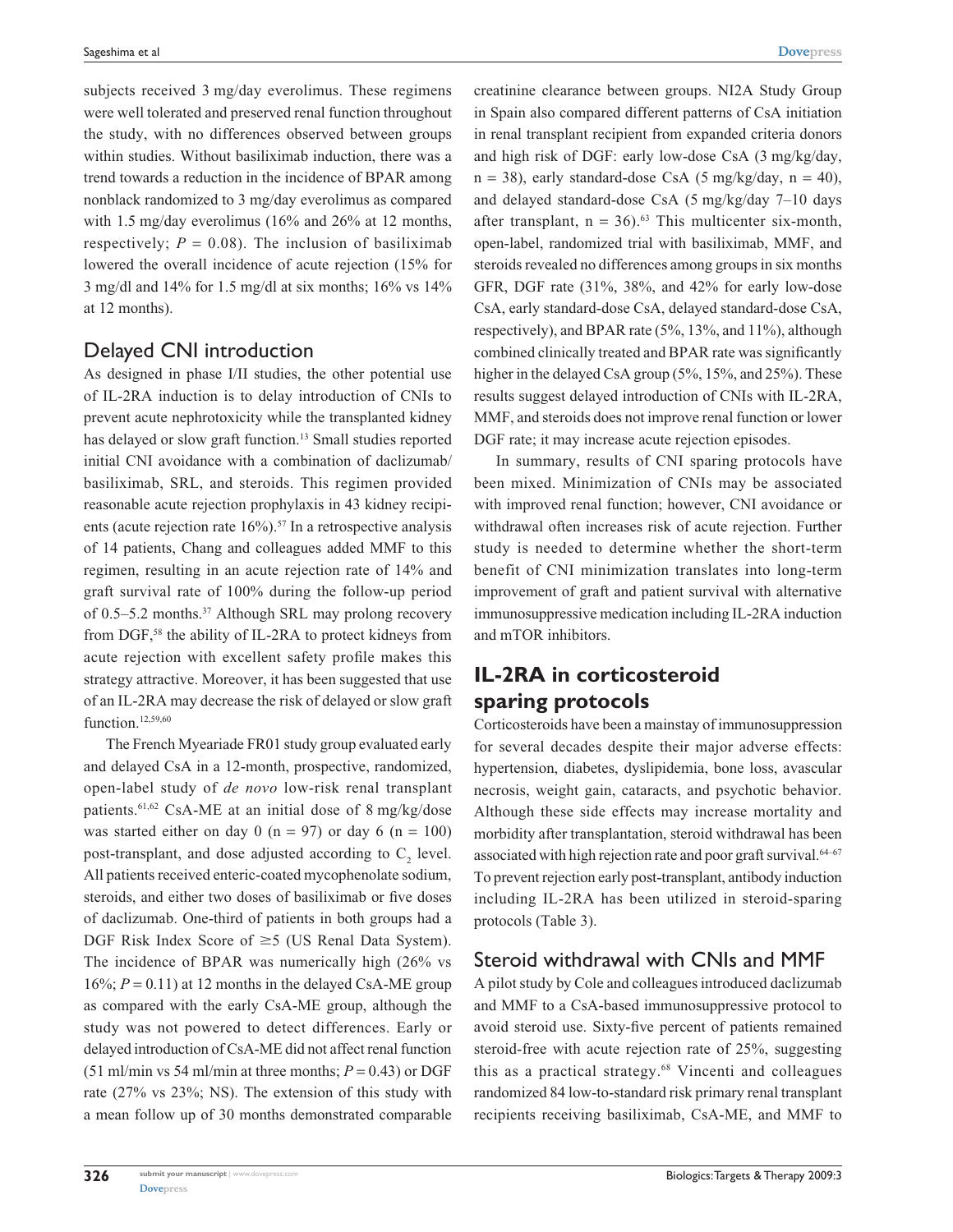either corticosteroid withdrawal at day 4 post-transplant or standard steroid therapy.69 The incidence of BPAR at 12 months was comparable (20% vs  $16\%$ ;  $P = 0.73$ ) with 100% death-censored graft survival in both groups. The majority (72%) of patients remained off steroids, showing feasibility of steroid-withdrawal with basiliximab.

With TAC and MMF-based immuosuppression, ter Meulen and colleagues randomized low-to-high risk patients to three-day steroids plus two doses of daclizumab (daclizumab group,  $n = 186$ ) and four-month steroids (control group,  $n = 178$ ).<sup>21</sup> The incidence of BPAR at 12 months (15%) vs 14%) and graft survival (91% vs 90%) were comparable between the daclizumab and control groups. Mean arterial blood pressure, serum lipids, and incidence of patients with hyperglycemia were temporarily lower in the daclizumab group than controls. The efficacy of daclizumab was also tested in the CARMEN study: an open-label, multicenter, parallel-group study with 538 low-to-standard risk renal patients randomized to a daclizumab/TAC/MMF or a TAC/MMF/corticosteroids.70 The patients who received two doses of daclizumab and no steroids demonstrated the same low BPAR rate (17% in both groups) as compared with controls. The steroid-free patients were found to have reduced incidence of insulin-dependent new-onset diabetes after transplantation  $(0.4\% \text{ vs } 5.4\%; P = 0.003)$ , lower total cholesterol level, and similar renal function. These results suggest daclizumab is as effective at preventing acute rejection after renal transplantation as a standard triple regimen and its safety benefits may help improve the long-term outcome of renal transplant patients.

Parrott and colleagues tested the effectiveness of basiliximab in avoiding addition of steroids to CsA-ME monotherapy.60 In the low-to-standard immunological risk patients randomized to receive basiliximab  $(n = 52)$ or placebo ( $n = 56$ ), more placebo-treated patients (73%) required additional immunosuppression at 12 months than basiliximab-treated patients  $(54\%, P = 0.05)$ . BPAR episodes were observed more frequently in placebo (43%) than in basiliximab (29%) although it was not statistically significant ( $P = 0.16$ ). These findings suggest the efficacy of basiliximab as compared with placebo in steroid-sparing regiments. However, in the Atlas Study, Vitko and colleagues reported higher incidence of BPAR in steroid-free patients at low-to-standard immunological risk.<sup>71</sup> Two steroid-free regiments (TAC monotherapy after basiliximab induction and TAC/MMF) had BPAR rate of 26% and 31%, respectively, as compared with standard triple therapy (TAC/MMF/steroids) of 8% ( $P < 0.001$ ). Graft and patient survival were similar

in all groups as was the renal function at six months. The basiliximab/TAC therapy offered some safety benefits (fewer events of leucopenia, diarrhea, and CMV infection).

Woodle and colleagues for the Astellas Corticosteroid Withdrawal Study Group recently published five-year results of a prospective, randomized, double-blind, placebo-controlled multicenter trial comparing seven-day corticosteroid cessation versus long-term, low-dose corticosteroid therapy.72 About one-third of the patients at low risk in each group received either basiliximab or daclizmab, while two-thirds of patients received antithymocyte globulin. Overall, there was no difference in a composite outcome of death, graft loss, or moderate/severe acute rejection (16% and 14% in steroid withdrawal group and chronic steroid group, respectively). The BPAR rate at five years was numerically higher (18% vs  $11\%$ ;  $P = 0.06$ ) and the Kaplan–Meier analysis of BPAR was significantly higher in the steroid withdrawal group  $(P = 0.04)$  primarily because of mild, Banff 1A, steroid-sensitive rejection. Of note, subgroup analysis revealed similarly low incidence of BPAR with chronic steroid use in patients induced with antithymocyte globulin (10%) and IL-2RA (12%); the incidence of BPAR was numerically higher with IL-2RA (24%) than antithymocyte globulin (14%,  $P = 0.09$ ) in steroid-withdrawal patients. Corticosteroid withdrawal was associated with improved serum triglycerides, less body weight change, and fewer insulin-dependent new-onset diabetes after transplant.

Another recently published trial using basiliximab is the FREEDOM study, which compared complete steroid avoidance and seven-day steroid withdrawal with standard chronic steroid therapy.73 Vincenti and colleagues randomized 336 low-risk renal patients into three treatment groups with CsA-ME, enteric-coated mycophenolate sodium, and basiliximab. The 12-month incidence of BPAR, graft loss, or death of the intent-to-treat population was 36% in the steroid-free group  $(P < 0.01$  vs standard), 30% in steroid withdrawal (NS vs standard) and 19% in standard steroids. BPAR was significantly more frequent with steroid free and steroid withdrawal than standard steroids (steroid free 32%,  $P < 0.01$ ; steroid withdrawal 26%,  $P = 0.05$ ; standard steroids 15%). GFR at 12 months was similar and investigational groups were not inferior to standard steroids in the observed-case analysis. Favorable outcomes in new-onset diabetes after transplant, dyslipidemia, and weight gain were observed in one or both steroid-minimization groups versus standard steroids. These results suggest steroid withdrawal at one week is more desirable than steroid avoidance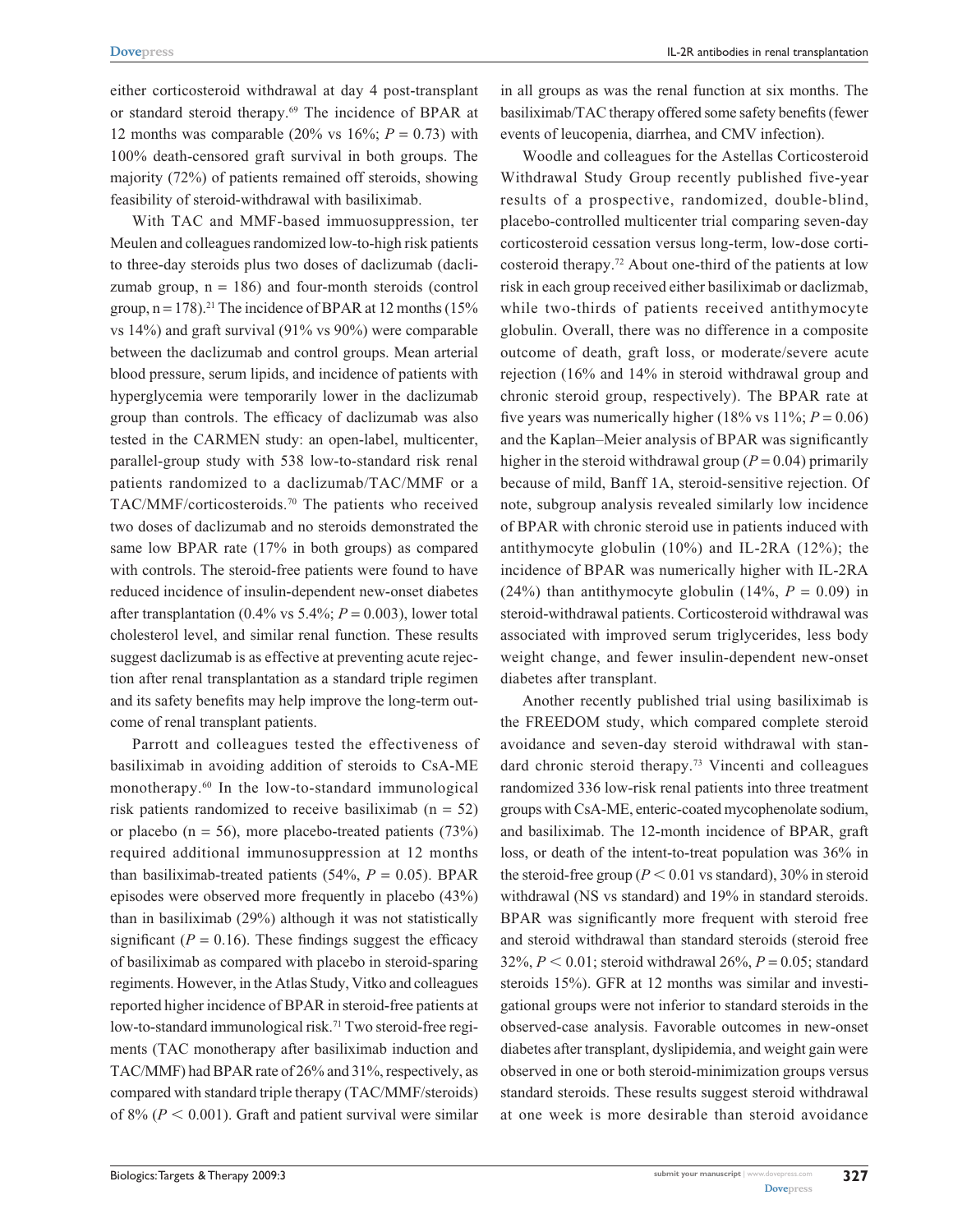|                                                  |                                                       | Table 3 Steroid-sparing clinical trials with IL-2RA induction therapy in kidney transplantation |                                                  |                                          |                                                |                                                            |                                       |                                       |                                                                                      |
|--------------------------------------------------|-------------------------------------------------------|-------------------------------------------------------------------------------------------------|--------------------------------------------------|------------------------------------------|------------------------------------------------|------------------------------------------------------------|---------------------------------------|---------------------------------------|--------------------------------------------------------------------------------------|
| Reference                                        | No. of pts                                            | Risk status                                                                                     | Induction                                        | Corticosteroids                          | Concomitant IS                                 | <b>BPAR</b>                                                | Graft survival                        | Patient survival                      | Comments                                                                             |
| Cole et al <sup>68</sup>                         | 5                                                     | 2% black, 51% LD)<br>$(98\%$ PRA $<$ 10%,<br>Primary Tx                                         | Daclizumab                                       | No CS (Single arm)                       | CsA/MMF                                        | 19% at I year                                              | 89% at I year                         | 95% at I year                         | 65% remained<br>CS-free                                                              |
| Vincenti et al <sup>69</sup>                     | $\overline{a}$<br>$43\,$                              | (8% black, 50% LD)<br>$PRA < 50\%$<br>Primary Tx                                                | Basiliximab<br><b>Basiliximab</b>                | CS w/d at day 4<br>Std CS                | CsA/MMF                                        | $20\% (P = 0.73)$<br>16% at I year                         | 100%<br>100%                          | 100%<br>98%                           | 72% remained<br>CS-free                                                              |
| Ter Meulen et al <sup>21</sup>                   | 186<br><b>178</b>                                     | $(78\%$ PRA $<$ $10\%$ , $10\%$<br>$PRA > 50\%, 4\%$ black,<br>Ist/2nd Tx<br>36% LD)            | Daclizumab<br>None                               | CS w/d at day 3<br>CS w/d in 4 mo        | <b>TAC/MMF</b>                                 | 14% at I year<br>15%                                       | 90% at I year<br>$\frac{8}{9}$        | 94% at I year<br>95%                  |                                                                                      |
| Rostaing et al <sup>70</sup><br>CARMEN<br>study  | 278<br>260                                            | $PRA < 50%$ (Caucasian)<br>Primary/Re-Tx*                                                       | Daclizumab<br>None                               | No CS<br>Std CS                          | <b>TAC/MMF</b>                                 | 17% at 6 month<br>17%                                      | 96% at 6 month<br>92% ( $P = 0.06$ )  | 99% at 6 month<br>98% ( $P = 0.43$ )  | $5.4\% (P = 0.003)$<br>0.4% NODAT                                                    |
| Parrott et al <sup>60</sup>                      | 52<br>56                                              | 96% white, 22% LD)<br>$(3\%$ PRA $>$ 50%,<br>st/2nd Tx                                          | Basiliximab<br>Placebo                           | No CS<br>No CS                           | CsA (mono)                                     | $29%$ (P = 0.16)<br>43% at I year                          | 88% at I year<br>88% (NS)             | 96% at I year<br>98% (NS)             | 73% $(P = 0.046)$<br>54% IS addition                                                 |
| ATLAS study<br>Vitko et al <sup>71</sup>         | 153<br>147<br>$\overline{5}$                          | $PRA < 50\%$ (Caucasian,<br>Primary Tx<br>12% LD)                                               | <b>Basiliximab</b><br>None<br>None               | CS w/d at day<br>CS w/d at day<br>Std CS | TAC (mono)<br><b>TAC/MMF</b><br><b>TAC/MMF</b> | $26\% (P = 0.001)$<br>8% at 6 month<br>31%                 | 96% at 6 month<br>95% (NS)<br>97%     | 100% at 6 month<br>99% (NS)<br>99%    | 5% ( $P = 0.06$ )<br><b>I% NODAT</b><br>7%                                           |
| Woodle et al <sup>72</sup><br>Astellas study     | 195<br>$\overline{6}$                                 | (20% black, 57% LD)<br>Primary/Re-Tx <sup>+</sup><br>PRA < 25%                                  | Daclizumab or<br>Thymoglobulin<br>Basiliximab or | CS w/d at day 7<br>Std CS                | <b>TAC/MMF</b>                                 | $18% (P = 0.06)$<br>II% at 5 year                          | 94% ( $P = 0.36$ )<br>96% at 5 year   | 94% ( $P = 0.78$ )<br>93% at 5 year   | $(12%) (P = 0.05 for$<br>NODAT (insulin)<br>22% (4%) vs 21%<br>insulin)              |
| Vincenti et al <sup>73</sup><br>FREEDOM<br>study | $\stackrel{.6}{=}$<br>$\overline{0}$<br>$\frac{1}{2}$ | Primary Tx PRA < 20%<br>(3% black, 40% LD)                                                      | Basiliximab<br>Basiliximab<br>Basiliximab        | No CS CS w/d at day<br>Std CS            | CsA/EC-MPS                                     | 32% ( $P = 0.004$ )<br>$26\% (P = 0.046)$<br>15% at 1 year | 97% at I year<br>96% (NS)<br>98% (NS) | 98% at I year<br>98% (NS)<br>95% (NS) | gain, dyslipidemia,<br>Less body weight<br>and NODAT in<br>CS-spring                 |
| Woodle et al <sup>75</sup>                       | 77                                                    | Nonblack (74% LD)<br>$PRA < 50\%$<br>Primary TX                                                 | <b>Basiliximab</b>                               | CS w/d at day 4<br>(Single arm)          | <b>TAC/SRL</b>                                 | 13% at I year                                              | 100% at 1 year                        | 100% at I year                        |                                                                                      |
| Anil Kumar et al <sup>76</sup>                   | 75<br>75                                              | PRA < 10%<br>(60% black,<br>22% LD)                                                             | Basiliximab<br>Basiliximab                       | CS w/d at day 2<br>CS w/d at day 2       | <b>TAC/MMF</b><br><b>TAC/SRL</b>               | 12%<br>8%                                                  | 90% at 2 year<br>90% (NS)             | 97% at 2 year<br>95% (NS)             | 22% mod/severe<br>$10%$ ( $P = 0.06$ )<br><b>Z<br/>CAN</b>                           |
| Kumar et al <sup>77</sup>                        | <b>I50</b><br><b>ISO</b>                              | $PRA < 10\%$<br>(54% black,<br>14% LD)                                                          | Basiliximab<br>Basiliximab                       | CS w/d at day 2<br>Std CS                | TAC/MMF or<br><b>TAC/SRL</b>                   | 14% at 3 year<br>16%                                       | 79% at 3 year<br>78%                  | 89% at 3 year<br>91%                  | NODAT 4% vs.21%<br>rejection and CAN<br>(P < 0.01)<br>Subclinical<br>$\widetilde{2}$ |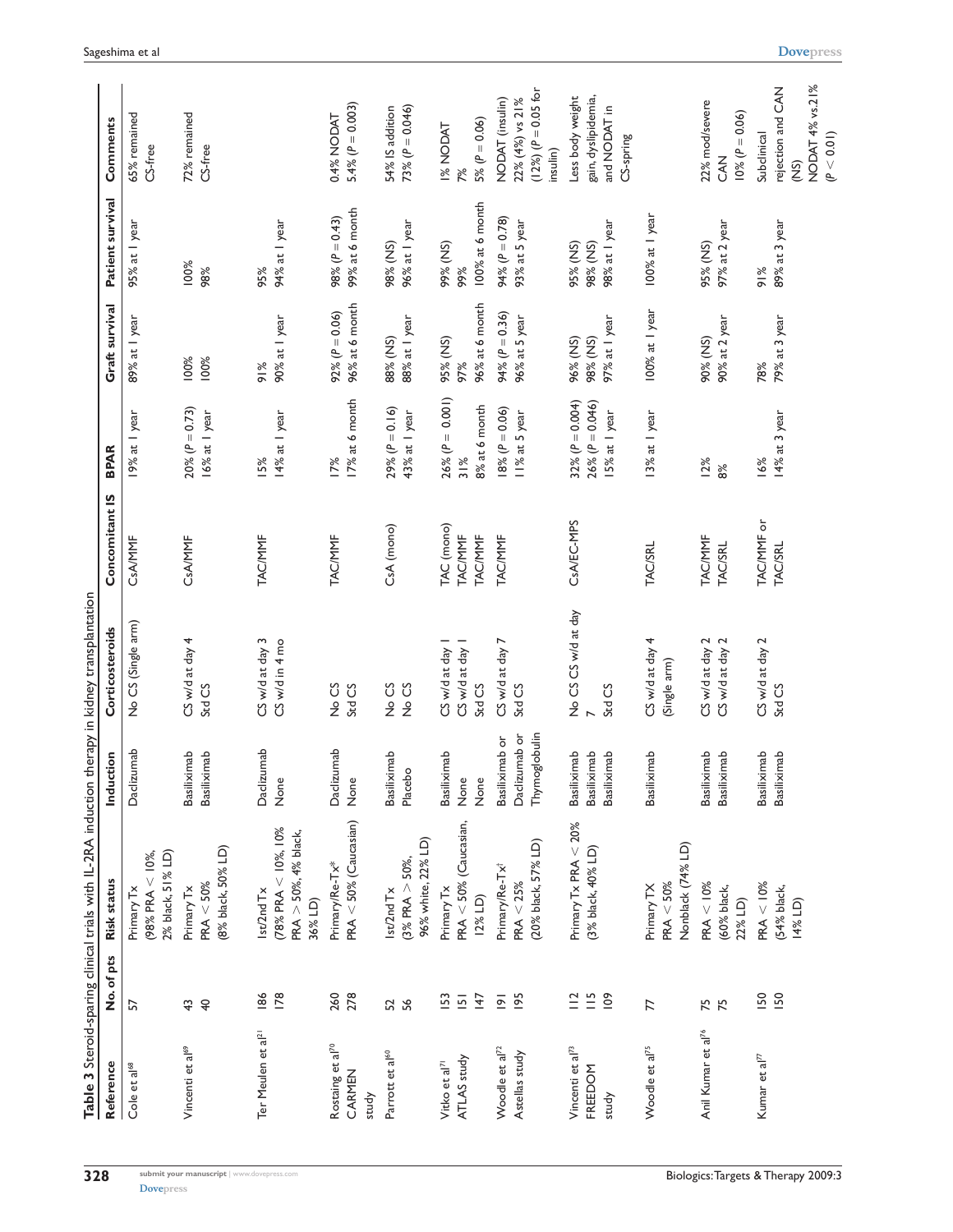| Gallon et al <sup>78</sup>        | ᢒ | (0% ReTx,                                                                                                                                                                                                                                                                                                                                                                                                                                                                                                                                     | Basiliximab        | CS w/d at day 2                                                                                                      | <b>TAC/MMF</b> | $18% (P = 0.31)$   | 98% ( $P = 0.04$ ) | $100\% (P = 0.43)$ | GFR better in  |
|-----------------------------------|---|-----------------------------------------------------------------------------------------------------------------------------------------------------------------------------------------------------------------------------------------------------------------------------------------------------------------------------------------------------------------------------------------------------------------------------------------------------------------------------------------------------------------------------------------------|--------------------|----------------------------------------------------------------------------------------------------------------------|----------------|--------------------|--------------------|--------------------|----------------|
|                                   |   | $3\%$ PRA $> 25\%$                                                                                                                                                                                                                                                                                                                                                                                                                                                                                                                            | Basiliximab        | CS w/d at day 2                                                                                                      | <b>TAC/SRL</b> | 30%                | 84% at 3 year      | 98% at 3 year      | <b>TAC/MMF</b> |
|                                   |   | 24% black,<br>70% LD)                                                                                                                                                                                                                                                                                                                                                                                                                                                                                                                         |                    |                                                                                                                      |                |                    |                    |                    |                |
| Montagnino et al <sup>79</sup> 65 |   | $st/2nd$ Tx PRA $<$ 50% Basiliximab                                                                                                                                                                                                                                                                                                                                                                                                                                                                                                           |                    | CS w/d at day 7                                                                                                      | CsA/everolimus | 32% ( $P = 0.06$ ) | 95% (NS)           |                    | 46% resumed CS |
|                                   |   | (Italian, 6% LD)                                                                                                                                                                                                                                                                                                                                                                                                                                                                                                                              | <b>Basiliximab</b> | Std CS                                                                                                               |                |                    | 87% at 3 year      | 97% at 3 year      |                |
| transplant were also excluded.    |   | Abbreviations: BPAR, biopsy-proven acute rejection; CAN, chronic allograft nephropathy; CNI, calcineurin inhibitor; CS, corticosteroids; CAA, oyclosporine A; GFR, glomerular filtration ratio; IS, immunosuppression; MMF, my<br>Notes: *Excluding immunological graft loss within 12 months after the previous transplant iExcluding nontechnical graft loss of previous transplant. Patients with delayed/slow graft function or acute rejection within seven<br>mofetil; EC-MPS, enteric-coated mycophenolate sodium; NODAT, new-onset di |                    | iabetes after transplantation; NS, not significant; SRL, sirolimus; Std, standard; TAC, tacrolimus; w/d, withdrawal. |                |                    |                    |                    |                |

for standard-risk renal recipients receiving basiliximab, CsA-ME, and enteric-coated mycophenolate sodium.

Pascual and colleagues recently published meta-analysis of steroid avoidance or withdrawal for kidney transplant recipients in the Cochrane Library.74 Overall, acute rejection was more frequent with a steroid-sparing strategy analyzing intent-to-treat population (RR 1.27, 95% CI: 1.14–1.40), or only biopsy-proven cases (RR 1.59, 95% CI: 1.21–2.11), although none of the steroid withdrawal ( 2 weeks posttransplant) studies and only about a half of the steroid avoidance ( 2 weeks post-transplant) studies analyzed were induced by IL-2RA. Steroid withdrawal showed no effect on death, graft loss, or acute rejection; whereas steroid avoidance showed no effect on death or graft loss, but more frequent acute rejection as compared with steroid use and maintenance. In a subgroup analysis stratified by the type of CNI (CsA and TAC), higher incidence of acute rejection was only evident in studies using CsA. A meta-analysis comparing with or without induction, or comparing the type of induction was not performed.

# Steroid withdrawal with CN Is and mTO R inhibitors

IL-2RA induction has been used with mTOR inhibitor-based immunosuppression to minimize steroid use. Woodle and colleagues combined basiliximab, TAC, and SRL in a single arm multicenter pilot study.75 Low-risk renal recipients were withdrawn from steroids four days after transplantation and demonstrated excellent one-year patient and graft survival (both 100%). BPAR occurred in 13% and presumptive rejection 11%, with good renal function and safety profile. Anil Kumar and colleagues compared SRL and MMF (n = 75 each) in combination with basiliximab, TAC, and twoday steroid (60% black recipients) with surveillance biopsy at 1, 6, 12, and 24 months post-transplant.<sup>76</sup> BPAR was seen in 12% of TAC/MMF and 8% of TAC/SRL patients. Surveillance biopsy showed that cumulative incidence of subclinical acute rejection was 27% in TAC/MMF and 16% in TAC/SRL groups at two years  $(P = 0.04)$ , and that moderate/severe chronic allograft nephropathy was 22% and 10%, respectively  $(P = 0.06)$ . Two-year patient and graft survival were equivalent. A comparison of steroid withdrawal and standard steroids of the same investigators showed no increase in BPAR, subclinical acute rejection, or chronic allograft nephropathy; and low incidence of newonset diabetes after transplant (4% vs  $21\%$ ,  $P < 0.01$ ) in the steroid withdrawal group.<sup>77</sup> In contrast to above studies, Gallon and colleagues reported a single-center analysis of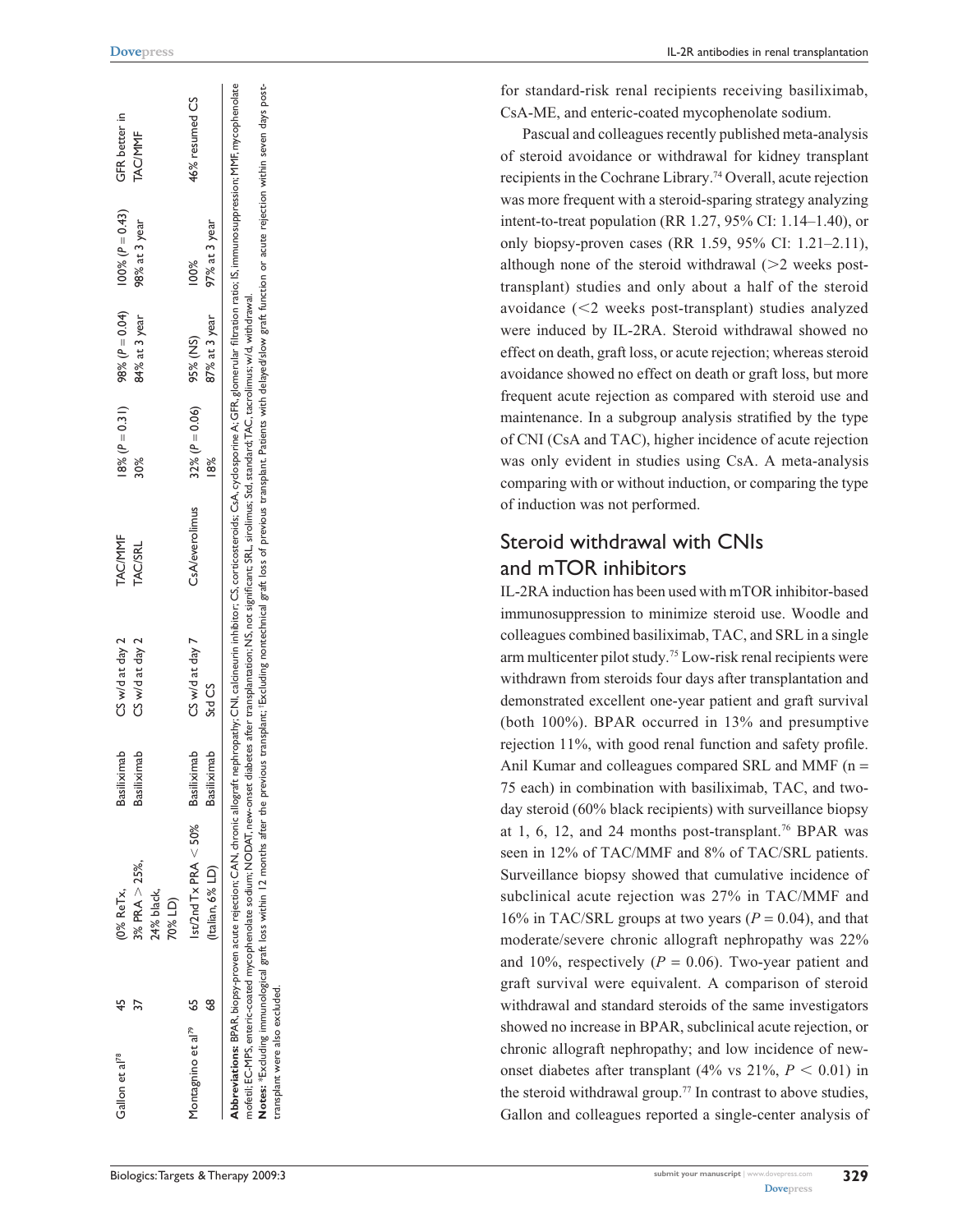low-to-standard risk renal recipients comparing TAC/MMF  $(n = 45)$  and TAC/SRL  $(n = 37)$  with basiliximab plus two-day steroids.78 During the three-year follow-up, graft survival was significantly better in TAC/MMF group (98%) than in TAC/SRL group  $(84\%, P = 0.04)$ . Numerically fewer patients experienced BPAR in TAC/MMF (8/45, 18% vs 11/37, 30%, *P* = 0.31). Of note, 70% of the rejection occurred within 30 days post-transplant in both group, suggesting inadequate initial protection by basiliximab.

Utilizing another mTOR inhibitor, Montagnino and colleagues randomized 133 *de novo* renal transplant recipients at low-to-standard risk to seven-day steroid withdrawal and low-dose chronic steroids with basiliximab, low-dose CsA-ME, and everolimus.79 There were more BPAR in steroids withdrawal group (21/65, 32%) than in the low-dose steroid group  $(12/68, 18\%, P = 0.06)$ . Graft survival was paradoxically high in steroid withdrawal group (95% vs 87%, NS) but only 54% of the patients were steroid-free at three years after transplant: 17 resumed steroids because of acute rejection and 13 were never withdrawn from steroids because of slow graft function. Larger randomized studies are needed to confirm these results and clarify the benefits of steroid withdrawal in CsA-mTOR inhibitor-based immunosuppression.

## Steroid withdrawal in high-immunological-risk patients

In high-immunological-risk patients, Alloway and colleagues withdrew steroids from TAC (target trough level, 4–8 ng/ml), SRL (target trough level, 8–12 ng/ml), and MMF (2 g/day).<sup>80</sup> Although initial 10 patients received daclizumab induction (2 mg/kg on days 0 and 14), the protocol for the next 15 patients was modified, because of high acute rejection rate, to receive antithymocyte globulin (1.5 mg/kg on days 0 and 2) followed by daclizumab on day 14. Of 25 patients, 40% were black, 68% repeated transplant, and 36% had peak flow PRA  $>$  25%. The incidence of acute rejection was 60% with daclizumab and 27% with antithymocyte globulin plus daclizumab. Anil Kumar and colleagues evaluated the safety and efficacy of steroid withdrawal at day 2 post-transplant in black (n = 103) as compared with nonblack (n = 103) kidney recipients.81 Induction was basiliximab and maintenance was CNI (TAC target trough level, 15–18 ng/ml or CsA target C2 level,  $1000-1200$  ng/ml) plus MMF (2 g/day) or SRL (target trough level, 5–10 ng/ml). Although BPAR rates at one-year were similar (16% for black and 13% for nonblack), the incidence of subclinical acute rejection at one month was higher in the black group than the nonblack group (23% vs  $11\%$ ;  $P = 0.04$ ). A five-year follow-up of

the study demonstrated still a significant difference of subclinical acute rejection but no difference in clinical BPAR (16% vs 14%,  $P = 1.0$ ).<sup>82</sup> Five-year patient survivals were  $81\%$  and  $88\%$  ( $P = 0.09$ ) and graft survivals were 71% and 73% ( $P = 0.19$ ) in the black and nonblack groups, respectively. Prevalence of chronic allograft injury (48% vs 30%;  $P = 0.05$ ), interstitial fibrosis/tubular atrophy (47%) vs  $32\%$ ;  $P = 0.05$ ), and mean serum creatinine levels (2.1 vs 1.8 mg/dl;  $P = 0.05$ ) were all higher in the black group.

In summary, early steroid withdrawal in low-to-standard immunological risk patients with IL-2RA induction and CNI-based maintenance therapy is possible with minimal increasing risk of rejection and is probably better than total avoidance of steroids. Steroid-sparing may decrease incidence and severity of steroid-related adverse events; however, long-term benefits of this strategy have not yet been proven.

# **Comparison of IL-2RA and other antibodies** Basiliximab vs daclizumab

## No large-scale randomized study has directly compared two different IL-2RAs. Nair and colleagues reported a small open-labeled prospective study of 23 renal transplant recipients comparing the efficacy of basiliximab (20 mg on day 0 and day 4) and daclizumab (1 mg/kg for five doses) with baseline immunosuppression of CsA, MMF, and steroids.<sup>83</sup> There was no significant difference in the rate of acute rejection, 10% with basiliximab and 8% with daclizumab; time to first rejection episode was eight days with basiliximab versus six weeks with daclizumab. There was no difference in patient and graft survival (100%) between the two groups at 10 months follow-up. Lin and colleagues randomized 30 patients to basiliximab and 28 patients to daclizumab with CsA, reduced-dose MMF (1 g/day), and steroids.<sup>84</sup> At six months, the incidence of BPAR was 0% with basiliximab and 21% with daclizumab ( $P < 0.05$ ). However, relatively low-dose daclizumab (fixed dose of 50 mg on days 0 and 14) was used in this study as compared with other two-dose regimen studies using total dose of  $4 \text{ mg/kg}$ .<sup>85,86</sup> Two meta-analyses of randomized trials utilizing IL-2RA in kidney transplantation demonstrated a similar effect on acute rejection for basiliximab and daclizumab: OR 0.56 vs 0.46 in the first study and RR  $0.67$  vs  $0.66$  in the second study.<sup>32,41</sup>

# IL-2RA vs muromonab CD3

Ciancio and colleagues retrospectively compared first kidney transplant patients with daclizumab induction  $(n = 233)$  and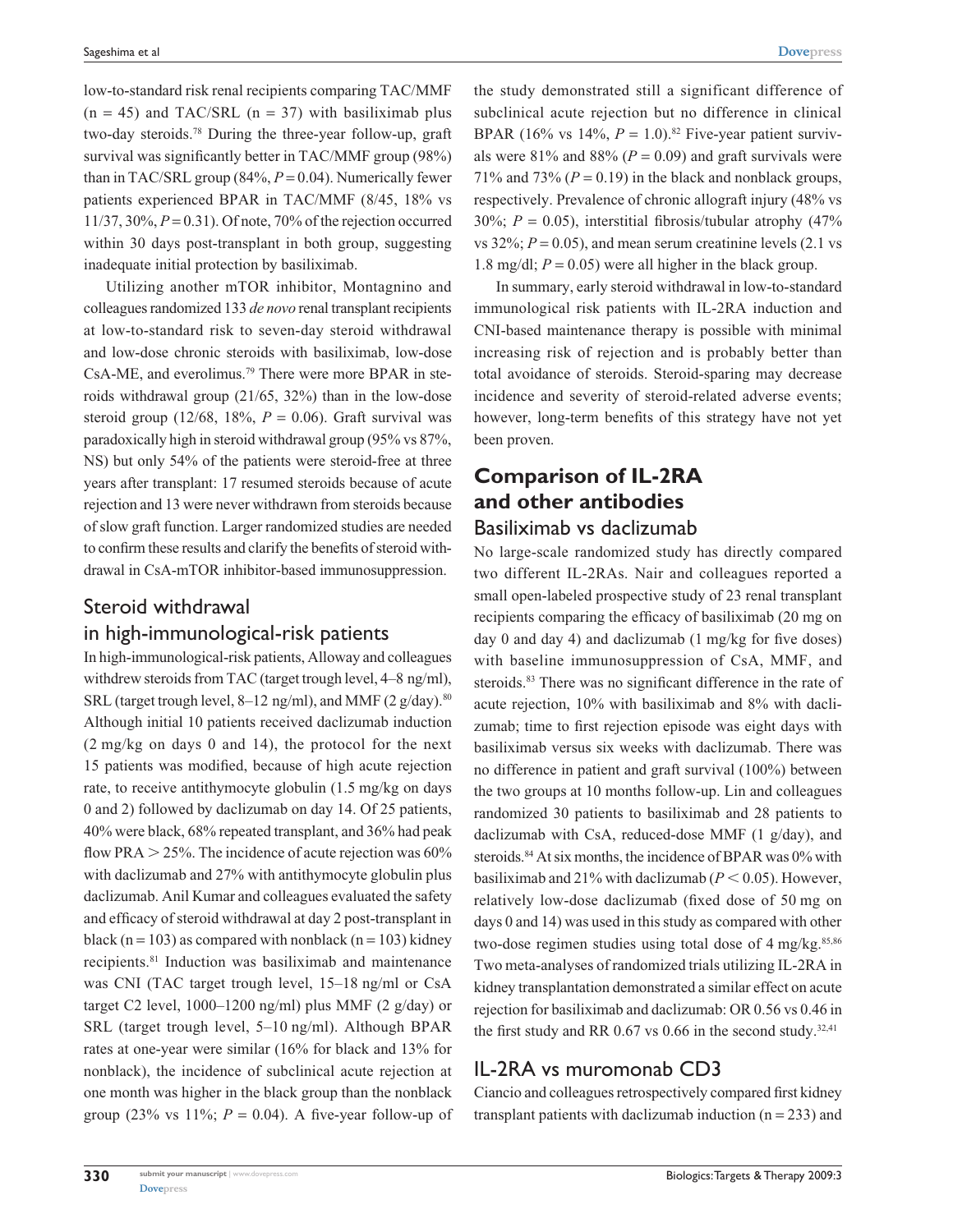muromonab CD3 (OKT3) induction  $(n = 225)$ .<sup>87</sup> Daclizumab was administered in standard five doses (1 mg/kg every other week) and muromonab CD3 7–14 doses (5 mg daily) with delayed (2–3 days) TAC, MMF, and steroids. At six months, the BPAR rate was significantly lower in daclizumab-treated patients (2%) than in muromonab CD3-treated patients  $(7\%, P = 0.01)$ . One-year patient and graft survival for the daclizumab group was 98% and 96% vs 96% and 94% for the muromonab CD3 group, respectively (NS). The incidence of infection requiring hospitalization was lower with daclizumab (7 vs  $16\%$ ;  $P < 0.004$ ) with a similar trend with CMV infection (2% vs  $4\frac{1}{2}$ ;  $P = 0.14$ ). In an updated report of additional recipients ( $n = 305$ ), the efficacy and safety of daclizumab was still observed: BPAR rate of 5% with median follow-up of 27 months and CMV infection in 1.6% of the patients.88 The median length of hospital stay was shorter in the basiliximab group than the muromonab CD3 group (10 vs 13 days;  $P = 0.0001$ ). A similar observation was reported by Kode and colleagues.<sup>89</sup> In a single-center study, 100 standard-to-high immunological risk patients who received a first or second kidney graft from deceased donor were treated with two doses of basiliximab, low-dose CsA, MMF, and reduced-dose steroids. A historical control group consisted of 26 patients who received muromonab CD3 (7–14 daily doses), delayed full-dose CsA, MMF, and high-dose steroids. Despite a 40% reduction in steroids, basiliximab-treated patients had fewer BPAR (basiliximab 14% vs muromonab CD3 35%) and required less antilymphocyte antibody therapy. Length-of-stay, number of readmissions, total hospitalization days, and CMV infections were lower in the basiliximab group.

## IL-2RA vs antithymocyte globulin

Sollinger and colleagues compared the safety and efficacy of basiliximab  $(n = 70)$  and equine antithymocyte globulin (ATGAM;  $n = 65$ ) with CsA-ME, MMF, and steroids in low-to-standard risk patients.<sup>90</sup> At 12 months, the rate of BPAR was 19% and 20%, respectively, in the basiliximab and antithymocyte globulin groups; graft survival, patient survival, and adverse event profile were similar. Lebranchu and colleagues compared basiliximab plus early CsA-ME  $(n = 50)$  versus rabbit antithymocyte globulin (Thymoglobulin<sup>®</sup>) plus delayed CsA-ME ( $n = 50$ ) in low-risk, first, deceased-donor kidney transplant patients; all patients received MMF and steroids.<sup>91</sup> The incidences of BPAR (8% in each group) and treatment failure (14% in the basiliximab group vs 8% in the antithymocyte globulin group) were comparable in the two groups. There was a tendency to more DGF requiring dialysis (14% vs 6%) and significantly fewer CMV infections (12% vs  $38\%$ ;  $P = 0.005$ ) in the basiliximab group. Another small comparison of low-risk renal patients receiving daclizumab  $(n = 10)$  and antithymocyte globulin (Fresenius,  $n = 35$ ) indicated comparable efficacy and fewer infectious complications in the daclizumab group.<sup>92</sup> Kyllonen and colleagues reported five-year results of a single-center study randomizing standard-risk patients to single bolus antithymocyte globulin (Fresenius, 9 mg/kg over 30 min before reperfusion), basiliximab (20 mg before reperfusion and on day 4), and no induction.<sup>93</sup> All patients received CsA, azathioprine, and steroids, but CsA blood trough level was significantly high in no induction group during the first week post-transplant. BPAR rate was numerically low in two induction groups compared with no induction group (antithymocyte globulin 11%, basiliximab 12%, and no induction 21%, NS). Antithymocyte globulin was associated with lower incidence of DGF (6%, 24%, and 16%;  $P < 0.03$ ) and higher incidence of adverse events during infusion (ie, low blood pressure, high airway pressure, and low oxygen saturation). Patient and graft survival was similar at five years except that basiliximab group had higher graft survival than no induction group (97% vs  $84\%$ ;  $P < 0.05$ ). In terms of long-term adverse events including CMV infection, there were no statistically significant differences among the three groups.

Two recent open-label, multicenter, randomized studies compared basiliximab and rabbit antithymocyte globulin (Thymoglobulin®). Mourad and colleagues randomized 105 low-risk renal transplant patients to basiliximab and antithymocyte globulin with delayed CsA-ME, MMF, and steroids.<sup>94</sup> The incidence of BPAR was comparable (basiliximab 10% vs antithymocyte globulin 9%) as were the graft survival (94% vs 96%), patient survival (98% for both studies), DGF rate (29% vs 30%), and renal function (mean serum creatinine nadir 163 vs 156 µmol/L). However, significantly fewer patients in the basiliximab group experienced CMV infection, leukopenia, and thrombocytopenia, and this was without any significant difference in any other key safety parameters (including the incidence of serum sickness, fever, lymphoma, and infections in general). Brennan and colleagues reported an international study comparing a short course of antithymocyte globulin (Thymoglobulin® 1.5 mg/kg intraoperatively and four more daily doses,  $n = 141$ ) and basiliximab (20 mg on days 0 and 4,  $n = 137$ ) in patients at high risk for acute rejection or DGF who received a deceased-donor renal transplantation.95,96 Both groups received CsA-ME, MMF, and steroids for maintenance immunosuppression.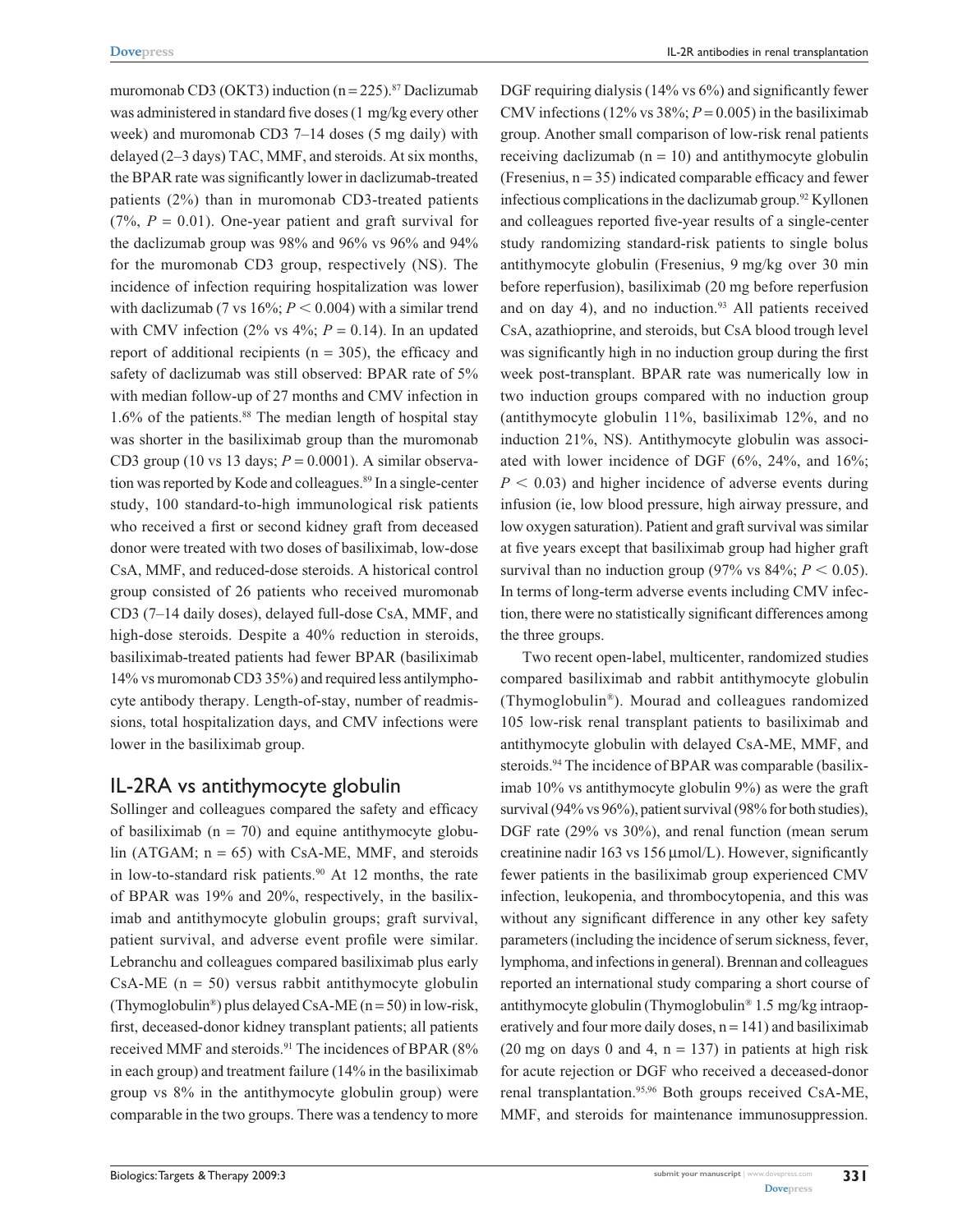The antithymocyte globulin group, as compared with the basiliximab group, had lower incidences of BPAR (16% vs  $26\%, P = 0.02$  at one year) and antibody-treated BPAR  $(1.4\%)$ vs  $8\%$ ;  $P = 0.005$  at one year). The antithymocyte globulin group and basiliximab group had similar incidence of DGF (40% vs 45%), graft survival (91% vs 90% at one year, 69% vs 63% at five years) and patient survival (96% vs 96% at one year, 76% vs 80% at five years). The incidence of all adverse events, serious adverse events, and cancers were also similar between the two groups at one year. The patients receiving basiliximab had a lower incidence of infection (86% vs 75%;  $P = 0.03$  at one year); contrary to other studies, the incidence of CMV disease was higher in the basiliximab group (8% vs  $18\%$ ;  $P = 0.02$  at one year). These findings suggest that incidence of acute rejection is comparable with IL-2RA and antithymocyte globulin in kidney transplant recipients at low-immunological- risk, but the risk of rejection may be higher with IL-2RA in patients at high risk.

#### IL-2RA vs alemtuzumab

Kaufman and colleagues reported a nonrandomized, retrospective sequential study comparing outcomes in kidney transplant recipients induced with either alemtuzumab  $(n = 123)$  or basiliximab  $(n = 155)$  in combination with a steroid-free maintenance protocol using TAC and MMF.<sup>97</sup> The one-year actual death-censored graft survival rates for recipients who received alemtuzumab and basiliximab were both 99%; the one-year actual patient survival rates were 97% vs 99% (NS). A lower rate of early  $(<$ 3 months) rejection was observed in the alemtuzumab versus the basiliximab group (4% vs 12%, respectively), but the rates for both groups were equivalent at one year (15% and 14%). At one year, serum creatinine concentration was similar (1.42  $\pm$  0.59 mg/ml for the alemtuzumab group and  $1.36 \pm 0.48$  mg/ml for the basiliximab group). The incidence and etiology of infectious disease were very similar: CMV infection occurred in 4% and 5% of the recipients in the alemtuzumab and basiliximab groups, respectively. The incidence of CMV in CMV-naïve recipients who received CMV-positive donor organ were 21% and 19% in the respective two groups. Authors concluded that alemtuzumab induction therapy was similar in efficacy to basiliximab in a steroid-free maintenance immunosuppressive protocol for kidney transplant recipients.

At our institution, Ciancio and colleagues randomized 90 first deceased-donor renal transplant recipients  $($ >50% non-Caucasian) into three different antibody induction agents: group A received rabbit antithymocyte globulin, group B alemtuzumab, and group C daclizumab.98,99 Maintenance

immunosuppression included TAC and MMF in all three arms, and corticosteroids in groups A and C only. The targeted trough TAC level was 8–10 ng/ml for groups A and C, with a targeted MMF dose of 1 g twice daily. In group B, target trough TAC level was 4–7 ng/ml (to reduce long-term nephrotoxicity), with 500 mg twice-daily doses of MMF and without corticosteroid maintenance. In a 15-month median postoperative interval report, there were no notable differences in demographics or patient and graft survival.<sup>98</sup> However, a following report with a minimum follow-up of 27 months showed significantly poorer death-censored graft survival in group B as compared with group A and C combined  $(P = 0.01)$ .<sup>99</sup> BPAR rates at one year were equivalent, ie, 5 of 30 in all three groups (17%). Longer follow-up again showed equivalent BPAR rate, but higher incidence of chronic allograft nephropathy in group B (37%,  $P = 0.008$ ) as compared with group A (17%) and group C (10%). In group B, there was slightly lower renal function throughout the observation. There was also significantly more leukopenia, but a greater percentage of T regulatory cells and number of Fox-P3 mRNA copies in group B. There were no differences in other adverse events. These results indicate that with the alemtuzumab induction, 80% of patients remain steroid-free two years postoperatively; however, they have higher incidence of immunological graft loss, chronic allograft nephropathy, and poor renal function. IL-2RA induction with conventional maintenance immunosuppression may be superior to alemtuzumab induction with low maintenance in a certain patient population.

# Combination of IL-2RA and other antibodies

Vincenti and colleagues randomized mainly low-risk patients receiving deceased or living donor kidney graft into three immunosuppressive regimens to test the efficacy of belatacept (selective costimulation blocker, binds CD80 and CD86 of antigen-presenting cells) without CNI maintenance.100 Patients in the intensive belatacept group received belatacept  $10 \text{ mg/kg} \times 11 \text{ doses}$  in the first six months with subsequent 5 mg/kg doses every 4–8 weeks; patients in the less-intensive belatacept group received belatacept 10 mg/kg x five doses in the first three months with subsequent 5 mg/kg doses every 4–8 weeks; and patients in the CsA group received CsA maintenance. All patients received induction therapy with 20 mg of basiliximab on days 0 and 4, 2 g of MMF daily, and a corticosteroid-tapering regimen to 5 mg per day. At six months, the incidence of BPAR was similar among the groups: 7% for intensive belatacept, 6% for less-intensive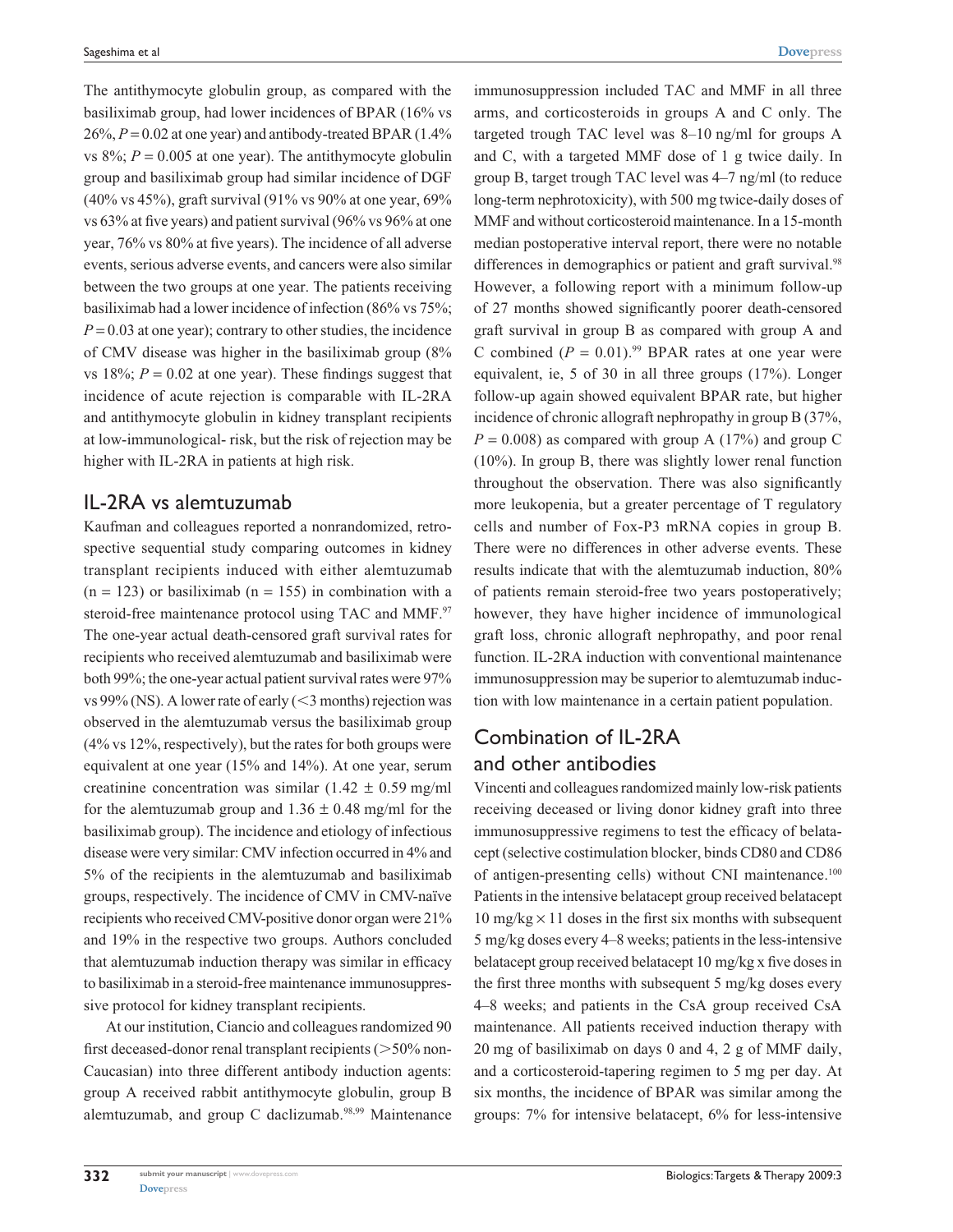belatacept, and 8% for CsA. At 12 months, the measured GFR was significantly higher among patients receiving the intensive and less-intensive belatacept regimens than among those receiving CsA  $(66, 62,$  and 54 ml/min/1.73 m<sup>2</sup>, respectively;  $P < 0.05$ ). Chronic allograft nephropathy was less common with both regimens of belatacept than with CsA (29%, 20%, and 44%, respectively). Overall, adverse event profiles are in favor of both belatacept regimens, suggesting potential long-term benefit of less toxic antibody therapy with IL-2RA and costimulation blockade.

Finally, Ciancio and colleagues combined truncated daclizumab (1 mg/kg  $\times$  2 doses on days 0 and 14) and shortcourse of rabbit antithymocyte globulin  $(1 \text{ mg/kg} \times \text{three}$ doses on days 0, 3, and 5) along with reduced-dose TAC, early steroid withdrawal (one week), and either MMF or enteric-coated mycophenolate sodium for 150 first kidney transplant recipients consisting of 36% Caucasian, 30% Hispanic, and 29% black.<sup>101</sup> At 12 months, overall incidence of BPAR was 6% and BPAR requiring antibody treatment was 3%. One-year patient and graft survival was 99% and 96%, respectively. The percentage and types of infectious complications requiring hospitalization during the first 12 months post-transplant was acceptably low (14% for all infection, 0.7% for CMV infection). The incidence of new-onset diabetes mellitus after transplantation was 11%; gastrointestinal side effects were seen in 16% of the patients without significant difference by maintenance immunosuppressive regimen. This study demonstrates the efficacy and safety of combined induction therapy with IL-2R and lymphocyte-depleting antibody with low-dose CNI and rapid steroids elimination for an ethnically diverse population of renal transplant recipients.

## **Conclusions**

The use of antibody induction after kidney transplantation has increased from 25% to 63% in the past decade and roughly one half of the induction agent used is IL-2RA, ie, basiliximab or daclizumab.102

Evidence supports basiliximab and daclizumab, as compared with placebo, equally reduce incidence of acute rejection without significant increase in incidence and severity of adverse events. In many immunosuppressive combinations, efficacy of IL-2RA for low- and standard-immunological-risk patients is similar to that of lymphocyte-depleting antibodies and the safety profile is usually better than other antibody preparations.

Given the high safety and tolerability profile, IL-2RAs have successfully been used with steroid- and CNI-sparing protocols in order to reduce toxicities of immunosuppressive medications. For low-to-standard risk patients, early steroid withdrawal with IL-2RA seems to be feasible with minimal, if at all, increasing risk of rejection when combined with CNI-based immunosuppressive regimens. In contrast, results of CNI-sparing protocols with IL-2RA have been mixed. CNI withdrawal may be associated with improved renal graft function and minority of patients may benefit from this strategy, CNI minimization, however, often increases risk of acute rejection. Further studies are needed to evaluate the overall benefits of these new strategies on the long-term survival of patients and allografts.

#### **Disclosures**

The authors have no conflicts of interest that are directly relevant to the content of this review.

#### **References**

- 1. Hariharan S, Johnson CP, Bresnahan BA, Taranto SE, McIntosh MJ, Stablein D. Improved graft survival after renal transplantation in the United States, 1988 to 1996. *N Engl J Med*. 2000;342(9):605–612.
- 2. Matas AJ, Gillingham KJ, Payne WD, Najarian JS. The impact of an acute rejection episode on long-term renal allograft survival (t1/2). *Transplantation*. 1994;57(6):857–859.
- 3. Almond PS, Matas A, Gillingham K, et al. Risk factors for chronic rejection in renal allograft recipients. *Transplantation*. 1993;55(4):752–756; discussion 756–757.
- 4. Nankivell BJ, Borrows RJ, Fung CL, O'Connell PJ, Chapman JR, Allen RD. Calcineurin inhibitor nephrotoxicity: longitudinal assessment by protocol histology. *Transplantation*. 2004;78(4):557–565.
- 5. Citterio F. Steroid side effects and their impact on transplantation outcome. *Transplantation*. 2001;72(12 Suppl):S75–S80.
- 6. Jamil B, Nicholls K, Becker GJ, Walker RG. Impact of acute rejection therapy on infections and malignancies in renal transplant recipients. *Transplantation*. 1999;68(10):1597–1603.
- 7. Kirkman RL, Shapiro ME, Carpenter CB, et al. A randomized prospective trial of anti-Tac monoclonal antibody in human renal transplantation. *Transplantation*. 1991;51(1):107–113.
- 8. Reed MH, Shapiro ME, Strom TB, et al. Prolongation of primate renal allograft survival by anti-Tac, an anti-human IL-2 receptor monoclonal antibody. *Transplantation*. 1989;47(1):55–59.
- 9. Tighe H, Friend PJ, Collier SJ, et al. Delayed allograft rejection in primates treated with anti-IL-2 receptor monoclonal antibody Campath-6. *Transplantation*. 1988;45(1):226–228.
- 10. van Gelder T, Zietse R, Mulder AH, et al. A double-blind, placebocontrolled study of monoclonal anti-interleukin-2 receptor antibody (BT563) administration to prevent acute rejection after kidney transplantation. *Transplantation*. 1995;60(3):248–252.
- 11. Nashan B, Moore R, Amlot P, Schmidt AG, Abeywickrama K, Soulillou JP. Randomised trial of basiliximab versus placebo for control of acute cellular rejection in renal allograft recipients. CHIB 201 International Study Group. *Lancet*. 1997;350(9086):1193–1198.
- 12. Kahan BD, Rajagopalan PR, Hall M. Reduction of the occurrence of acute cellular rejection among renal allograft recipients treated with basiliximab, a chimeric anti-interleukin-2-receptor monoclonal antibody. United States Simulect Renal Study Group. *Transplantation*. 1999;67(2):276–284.
- 13. Kovarik J, Wolf P, Cisterne JM, et al. Disposition of basiliximab, an interleukin-2 receptor monoclonal antibody, in recipients of mismatched cadaver renal allografts. *Transplantation*. 1997;64(12):1701–1705.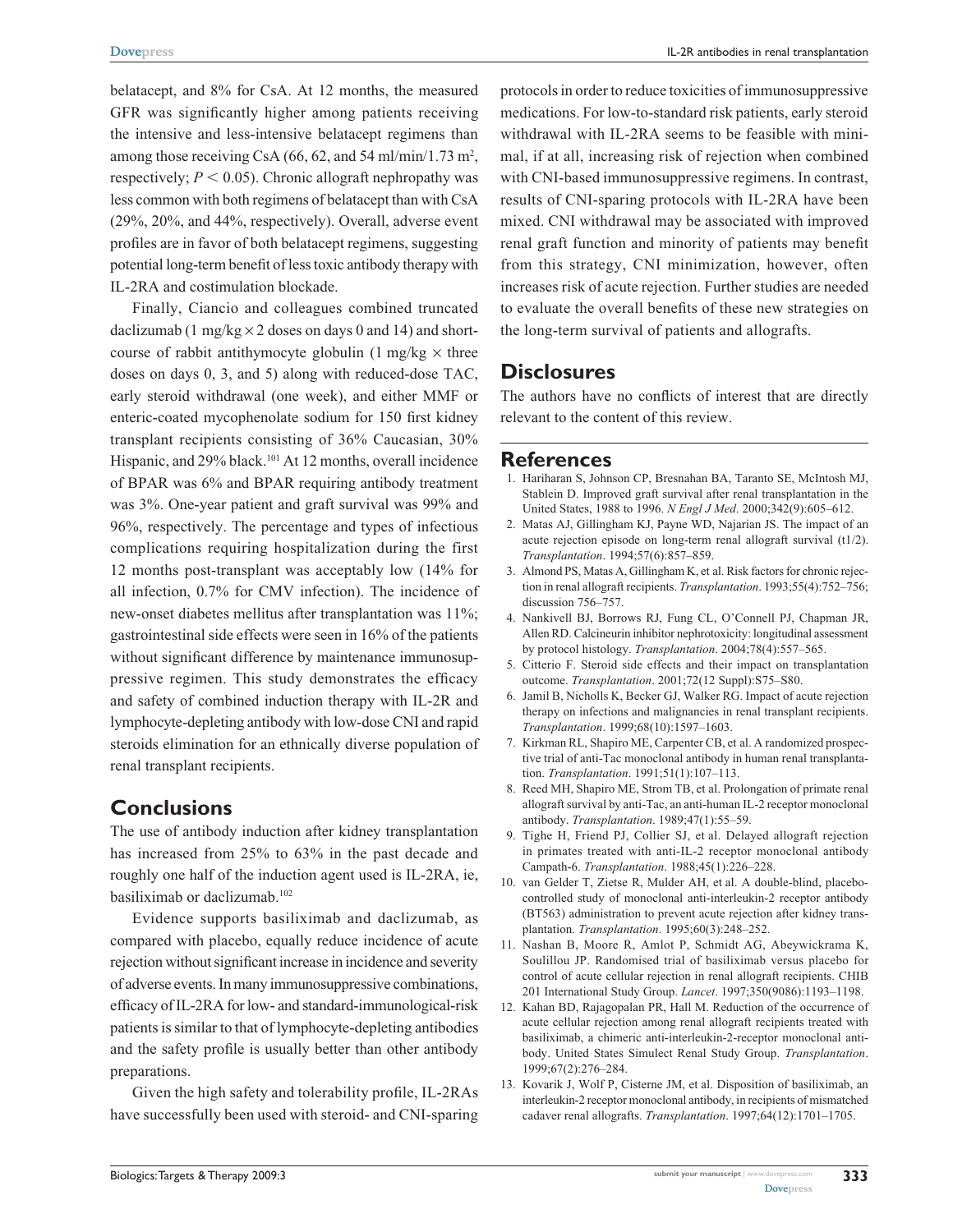- 14. Kovarik JM, Kahan BD, Rajagopalan PR, et al. Population pharmacokinetics and exposure-response relationships for basiliximab in kidney transplantation. The US Simulect Renal Transplant Study Group. *Transplantation*. 1999;68(9):1288–1294.
- 15. Kovarik JM, Offner G, Broyer M, et al. A rational dosing algorithm for basiliximab (Simulect) in pediatric renal transplantation based on pharmacokinetic-dynamic evaluations. *Transplantation*. 2002;74(7):966–971.
- 16. Vincenti F, Kirkman R, Light S, et al. Interleukin-2-receptor blockade with daclizumab to prevent acute rejection in renal transplantation. Daclizumab Triple Therapy Study Group. *N Engl J Med*. 1998;338(3):161–165.
- 17. Nashan B, Light S, Hardie IR, Lin A, Johnson JR. Reduction of acute renal allograft rejection by daclizumab. Daclizumab Double Therapy Study Group. *Transplantation*. 1999;67(1):110–115.
- 18. Ahsan N, Holman MJ, Jarowenko MV, Razzaque MS, Yang HC. Limited dose monoclonal IL-2R antibody induction protocol after primary kidney transplantation. *Am J Transplant*. 2002;2(6):568–573.
- 19. ter Meulen CG, Baan CC, Hene RJ, Hilbrands LB, Hoitsma AJ. Two doses of daclizumab are sufficient for prolonged interleukin-2Ralpha chain blockade. *Transplantation*. 2001;72(10):1709–1710.
- 20. Vincenti F, Pace D, Birnbaum J, Lantz M. Pharmacokinetic and pharmacodynamic studies of one or two doses of daclizumab in renal transplantation. *Am J Transplant*. 2003;3(1):50–52.
- 21. ter Meulen CG, van Riemsdijk I, Hene RJ, et al. Steroid-withdrawal at 3 days after renal transplantation with anti-IL-2 receptor alpha therapy: a prospective, randomized, multicenter study. *Am J Transplant*. 2004;4(5):803–810.
- 22. Vincenti F, Lantz M, Birnbaum J, et al. A phase I trial of humanized anti-interleukin 2 receptor antibody in renal transplantation. *Transplantation*. 1997;63(1):33–38.
- 23. Summary of product characteristics for Zenapax (dacliximab). 1997: Report no. RO 24-7375.
- 24. Strehlau J, Pape L, Offner G, Nashan B, Ehrich JH. Interleukin-2 receptor antibody-induced alterations of ciclosporin dose requirements in paediatric transplant recipients. *Lancet*. 2000;356(9238):1327–1328.
- 25. Sifontis NM, Benedetti E, Vasquez EM. Clinically significant drug interaction between basiliximab and tacrolimus in renal transplant recipients. *Transplant Proc*. 2002;34(5):1730–1732.
- 26. Kovarik JM, Pescovitz MD, Sollinger HW, et al. Differential influence of azathioprine and mycophenolate mofetil on the disposition of basiliximab in renal transplant patients. *Clin Transplant*. 2001;15(2):123–130.
- 27. Amlot PL, Rawlings E, Fernando ON, et al. Prolonged action of a chimeric interleukin-2 receptor (CD25) monoclonal antibody used in cadaveric renal transplantation. *Transplantation*. 1995;60(7): 748–756.
- 28. Thistlethwaite JR, Jr., Nashan B, Hall M, Chodoff L, Lin TH. Reduced acute rejection and superior 1-year renal allograft survival with basiliximab in patients with diabetes mellitus. The Global Simulect Study Group. *Transplantation*. 2000;70(5):784–790.
- 29. Ponticelli C, Yussim A, Cambi V, et al. A randomized, double-blind trial of basiliximab immunoprophylaxis plus triple therapy in kidney transplant recipients. *Transplantation*. 2001;72(7):1261–1267.
- 30. Ekberg H, Backman L, Tufveson G, Tyden G, Nashan B, Vincenti F. Daclizumab prevents acute rejection and improves patient survival post transplantation: 1 year pooled analysis. *Transpl Int*. 2000;13(2): 151–159.
- 31. Bumgardner GL, Hardie I, Johnson RW, et al. Results of 3-year phase III clinical trials with daclizumab prophylaxis for prevention of acute rejection after renal transplantation. *Transplantation*. 2001;72(5):839–845.
- 32. Adu D, Cockwell P, Ives NJ, Shaw J, Wheatley K. Interleukin-2 receptor monoclonal antibodies in renal transplantation: meta-analysis of randomised trials. *BMJ*. 2003;326(7393):789.
- 33. Iverson AJ, Vick SC, Sarnacki CT, Wright FH Jr. Daclizumab in live donor renal transplantation. *Transplant Proc*. 2000;32(4):790–792.
- 34. Vincenti F, Monaco A, Grinyo J, et al. Rapid steroid withdrawal versus standard steroid therapy in patients treated with basiliximab, cyclosporine, and mycophenolate mofetil for the prevention of acute rejection in renal transplantation. *Transplant Proc*. 2001;33(1–2):1011–1012.
- 35. Ciancio G, Miller A, Burke GW, et al. Daclizumab induction for primary kidney transplant recipients using tacrolimus, mycophenolate mofetil, and steroids as maintenance immunosuppression. *Transplant Proc*. 2001;33(1–2):1013–1014.
- 36. Chowdhury S, Kode RK, Ranganna K, et al. Induction strategy using basiliximab combined with mycophenolate MMF and immediate lowdose cyclosporin is steroid sparing and more effective than OKT3. *Transplant Proc*. 2001;33(1–2):1057–1058.
- 37. Chang GJ, Mahanty HD, Vincenti F, et al. A calcineurin inhibitorsparing regimen with sirolimus, mycophenolate mofetil, and anti-CD25 mAb provides effective immunosuppression in kidney transplant recipients with delayed or impaired graft function. *Clin Transplant*. 2000;14(6):550–554.
- 38. Pisani F, Buonomonth O, Iaria G, et al. Preliminary results of a prospective randomized study of basiliximab in kidney transplantation. *Transplant Proc*. 2001;33(1–2):2032–2033.
- 39. Vincenti F. Daclizumab: novel biologic immunoprophylaxis for prevention of acute rejection in renal transplantation. *Transplant Proc*. 1999;31(6):2206–2207.
- 40. Lawen JG, Davies EA, Mourad G, et al. Randomized double-blind study of immunoprophylaxis with basiliximab, a chimeric anti-interleukin-2 receptor monoclonal antibody, in combination with mycophenolate mofetil-containing triple therapy in renal transplantation. *Transplantation*. 2003;75(1):37–43.
- 41. Webster AC, Playford EG, Higgins G, Chapman JR, Craig JC. Interleukin 2 receptor antagonists for renal transplant recipients: a meta-analysis of randomized trials. *Transplantation*. 2004;77(2):166–176.
- 42. Ciancio G, Burke GW, Suzart K, et al. The use of daclizumab, tacrolimus and mycophenolate mofetil in African-American and Hispanic first renal transplant recipients. *Am J Transplant*. 2003;3(8): 1010–1016.
- 43. Ciancio G, Burke GW, Suzart K, et al. Effect of daclizumab, tacrolimus and mycophenolate mofetil in racial minority first renal transplant recipients. *Transplant Proc*. 2002;34(5):1617–1618.
- 44. Meier-Kriesche HU, Kaza H, Palekar SS, et al. The effect of daclizumab in a high-risk renal transplant population. *Clin Transplant*. 2000;14(5):509–513.
- 45. Meier-Kriesche HU, Palenkar SS, Friedman GS, Mulgaonkar SP, Goldblat MV, Kaplan B. Efficacy of Daclizumab in an African-American and Hispanic renal transplant population. *Transpl Int*. 2000;13(2):142–145.
- 46. Ciancio G, Mattiazzi A, Roth D, Kupin W, Miller J, Burke GW. The use of daclizumab as induction therapy in combination with tacrolimus and mycophenolate mofetil in recipients with previous transplants. *Clin Transplant*. 2003;17(5):428–432.
- 47. Vincenti F, Ramos E, Brattstrom C, et al. Multicenter trial exploring calcineurin inhibitors avoidance in renal transplantation. *Transplantation*. 2001;71(9):1282–1287.
- 48. Tran HT, Acharya MK, McKay DB, et al. Avoidance of cyclosporine in renal transplantation: effects of daclizumab, mycophenolate mofetil, and steroids. *J Am Soc Nephrol*. 2000;11(10):1903–1909.
- 49. Ekberg H, Grinyo J, Nashan B, et al. Cyclosporine sparing with mycophenolate mofetil, daclizumab and corticosteroids in renal allograft recipients: the CAESAR Study. *Am J Transplant*. 2007;7(3): 560–570.
- 50. Flechner SM, Kurian SM, Solez K, et al. De novo kidney transplantation without use of calcineurin inhibitors preserves renal structure and function at two years. *Am J Transplant*. 2004;4(11):1776–1785.
- 51. Flechner SM, Goldfarb D, Solez K, et al. Kidney transplantation with sirolimus and mycophenolate mofetil-based immunosuppression: 5-year results of a randomized prospective trial compared to calcineurin inhibitor drugs. *Transplantation*. 2007;83(7):883–892.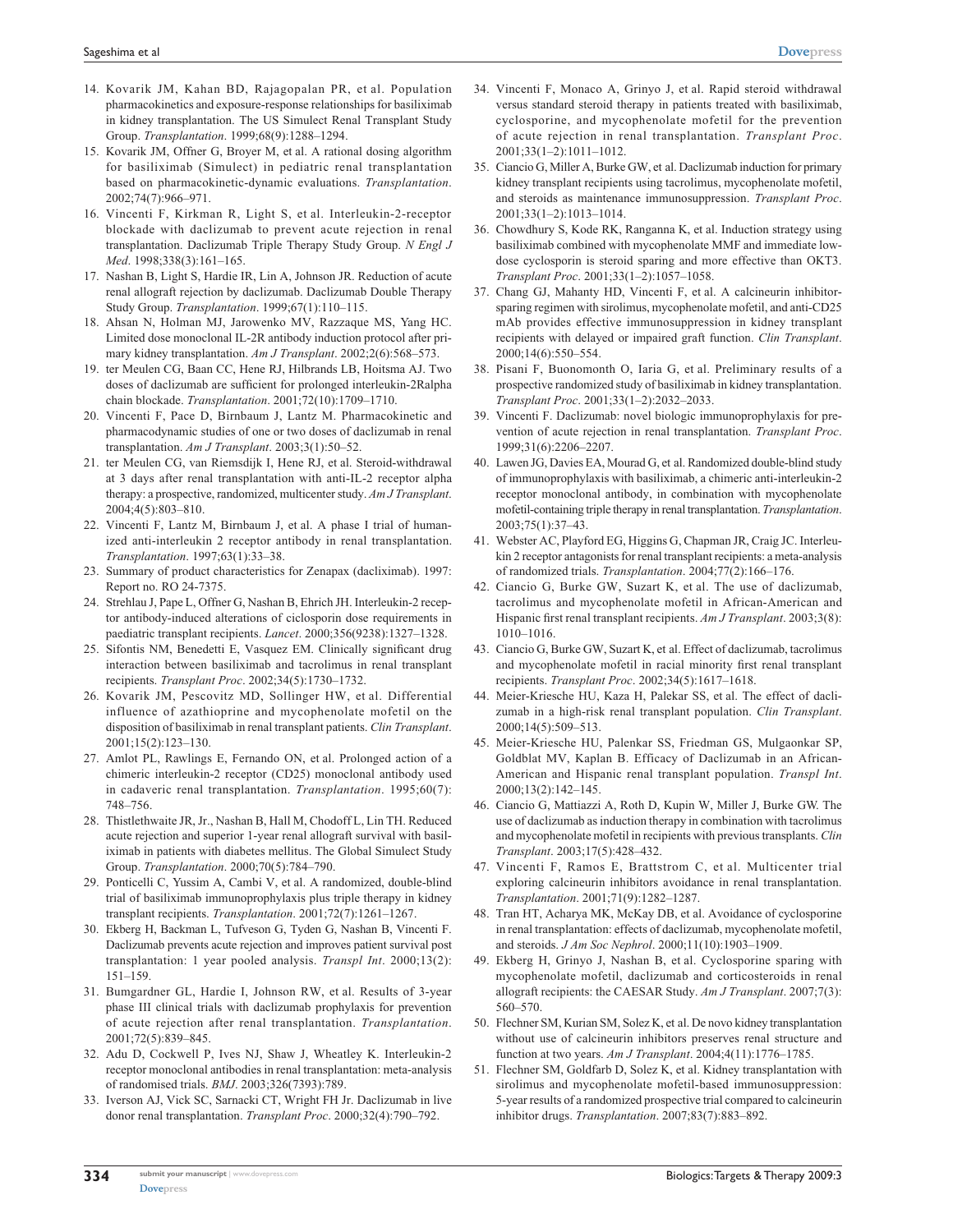- 52. Martinez-Mier G, Mendez-Lopez MT, Budar-Fernandez LF, et al. Living related kidney transplantation without calcineurin inhibitors: initial experience in a Mexican center. *Transplantation*. 2006;82(11):1533–1536.
- 53. Ekberg H, Tedesco-Silva H, Demirbas A, et al. Reduced exposure to calcineurin inhibitors in renal transplantation. *N Engl J Med*. 2007;357(25):2562–2575.
- 54. Nashan B, Curtis J, Ponticelli C, Mourad G, Jaffe J, Haas T. Everolimus and reduced-exposure cyclosporine in de novo renal-transplant recipients: a three-year phase II, randomized, multicenter, open-label study. *Transplantation*. 2004;78(9):1332–1340.
- 55. Vitko S, Tedesco H, Eris J, et al. Everolimus with optimized cyclosporine dosing in renal transplant recipients: 6-month safety and efficacy results of two randomized studies. *Am J Transplant*. 2004;4(4): 626–635.
- 56. Tedesco-Silva H Jr, Vitko S, Pascual J, et al. 12-month safety and efficacy of everolimus with reduced exposure cyclosporine in de novo renal transplant recipients. *Transpl Int*. 2007;20(1):27–36.
- 57. Hong JC, Kahan BD. A calcineurin antagonist-free induction strategy for immunosuppression in cadaveric kidney transplant recipients at risk for delayed graft function. *Transplantation*. 2001;71(9):1320–1328.
- 58. McTaggart RA, Gottlieb D, Brooks J, et al. Sirolimus prolongs recovery from delayed graft function after cadaveric renal transplantation. *Am J Transplant*. 2003;3(4):416–423.
- 59. Boletis JN, Theodoropoulou H, Hiras T, et al. Monoclonal antibody basiliximab with low cyclosporine dose as initial immunosuppression. *Transplant Proc*. 2001;33(7–8):3184–3186.
- 60. Parrott NR, Hammad AQ, Watson CJ, Lodge JP, Andrews CD. Multicenter, randomized study of the effectiveness of basiliximab in avoiding addition of steroids to cyclosporine a monotherapy in renal transplant recipients. *Transplantation*. 2005;79(3):344–348.
- 61. Kamar N, Garrigue V, Karras A, et al. Impact of early or delayed cyclosporine on delayed graft function in renal transplant recipients: a randomized, multicenter study. *Am J Transplant*. 2006;6(5 Pt 1): 1042–1048.
- 62. Mourad G, Karras A, Kamar N, et al. Renal function with delayed or immediate cyclosporine microemulsion in combination with enteric-coated mycophenolate sodium and steroids: results of follow up to 30 months post-transplant. *Clin Transplant*. 2007;21(3): 295–300.
- 63. Andrés A, Marcén R, Valdés F, et al. NI2A Study Group. A randomized trial of basiliximab with three different patterns of cyclosporin A initiation in renal transplant from expanded criteria donors and at high risk of delayed graft function. *Clin Transplant*. 2009;23(1):23–32.
- 64. Sinclair NR. Low-dose steroid therapy in cyclosporine-treated renal transplant recipients with well-functioning grafts. The Canadian Multicentre Transplant Study Group. *CMAJ*. 1992;147(5):645–657.
- 65. Ahsan N, Hricik D, Matas A, et al. Prednisone withdrawal in kidney transplant recipients on cyclosporine and mycophenolate mofetil – a prospective randomized study. Steroid Withdrawal Study Group. *Transplantation*. 1999;68(12):1865–1874.
- 66. Vanrenterghem Y, Lebranchu Y, Hene R, Oppenheimer F, Ekberg H. Double-blind comparison of two corticosteroid regimens plus mycophenolate mofetil and cyclosporine for prevention of acute renal allograft rejection. *Transplantation*. 2000;70(9):1352–1359.
- 67. Pascual J, Quereda C, Zamora J, Hernandez D. Steroid withdrawal in renal transplant patients on triple therapy with a calcineurin inhibitor and mycophenolate mofetil: a meta-analysis of randomized, controlled trials. *Transplantation*. 2004;78(10):1548–1556.
- 68. Cole E, Landsberg D, Russell D, et al. A pilot study of steroid-free immunosuppression in the prevention of acute rejection in renal allograft recipients. *Transplantation*. 2001;72(5):845–850.
- 69. Vincenti F, Monaco A, Grinyo J, Kinkhabwala M, Roza A. Multicenter randomized prospective trial of steroid withdrawal in renal transplant recipients receiving basiliximab, cyclosporine microemulsion and mycophenolate mofetil. *Am J Transplant*. 2003;3(3):306–311.
- 70. Rostaing L, Cantarovich D, Mourad G, et al. Corticosteroid-free immunosuppression with tacrolimus, mycophenolate mofetil, and daclizumab induction in renal transplantation. *Transplantation*. 2005;79(7):807–814.
- 71. Vitko S, Klinger M, Salmela K, et al. Two corticosteroid-free regimens-tacrolimus monotherapy after basiliximab administration and tacrolimus/mycophenolate mofetil-in comparison with a standard triple regimen in renal transplantation: results of the Atlas study. *Transplantation*. 2005;80(12):1734–1741.
- 72. Woodle ES, First MR, Pirsch J, Shihab F, Gaber AO, Van Veldhuisen P. A prospective, randomized, double-blind, placebo-controlled multicenter trial comparing early (7 day) corticosteroid cessation versus long-term, low-dose corticosteroid therapy. *Ann Surg*. 2008;248(4):564–577.
- 73. Vincenti F, Schena FP, Paraskevas S, Hauser IA, Walker RG, Grinyo J. A randomized, multicenter study of steroid avoidance, early steroid withdrawal or standard steroid therapy in kidney transplant recipients. *Am J Transplant*. 2008;8(2):307–316.
- 74. Pascual J, Zamora J, Galeano C, Royuela A, Quereda C. Steroid avoidance or withdrawal for kidney transplant recipients. *Cochrane Database Syst Rev*. 2009(1):CD005632.
- 75. Woodle ES, Vincenti F, Lorber MI, et al. A multicenter pilot study of early (4-day) steroid cessation in renal transplant recipients under simulect, tacrolimus and sirolimus. *Am J transplant*. 2005;5(1): 157–166.
- 76. Anil Kumar MS, Heifets M, Fyfe B, et al. Comparison of steroid avoidance in tacrolimus/mycophenolate mofetil and tacrolimus/sirolimus combination in kidney transplantation monitored by surveillance biopsy. *Transplantation*. 2005;80(6):807–814.
- 77. Kumar MS, Heifets M, Moritz MJ, et al. Safety and efficacy of steroid withdrawal two days after kidney transplantation: analysis of results at three years. *Transplantation*. 2006;81(6):832–839.
- 78. Gallon L, Perico N, Dimitrov BD, et al. Long-term renal allograft function on a tacrolimus-based, pred-free maintenance immunosuppression comparing sirolimus vs MMF. *Am J Transplant*. 2006;6(7):1617–1623.
- 79. Montagnino G, Sandrini S, Iorio B, et al. A randomized exploratory trial of steroid avoidance in renal transplant patients treated with everolimus and low-dose cyclosporine. *Nephrol Dial Transplant*. 2008;23(2):707–714.
- 80. Alloway RR, Hanaway MJ, Trofe J, et al. A prospective, pilot study of early corticosteroid cessation in high-immunologic-risk patients: the Cincinnati experience. *Transplant Proc*. 2005;37(2): 802–803.
- 81. Anil Kumar MS, Moritz MJ, Saaed MI, et al. Avoidance of chronic steroid therapy in african american kidney transplant recipients monitored by surveillance biopsy: 1-year results. *Am J Transplant*. 2005;5(8):1976–1985.
- 82. Anil Kumar MS, Khan S, Ranganna K, Malat G, Sustento-Reodica N, Meyers WC. Long-term outcome of early steroid withdrawal after kidney transplantation in African American recipients monitored by surveillance biopsy. *Am J Transplant*. 2008;8(3):574–585.
- 83. Nair MP, Nampoory MR, Johny KV, et al. Induction immunosuppression with interleukin-2 receptor antibodies (basiliximab and daclizumab) in renal transplant recipients. *Transplant Proc*. 2001;33(5):2767–2769.
- 84. Lin M, Ming A, Zhao M. Two-dose basiliximab compared with two-dose daclizumab in renal transplantation: a clinical study. *Clin Transplant*. 2006;20(3):325–329.
- 85. Soltero L, Carbajal H, Sarkissian N, et al. A truncated-dose regimen of daclizumab for prevention of acute rejection in kidney transplant recipients: a single-center experience. *Transplantation*. 2004;78(10):1560–1563.
- 86. Stratta RJ, Alloway RR, Lo A, Hodge EE. One-year outcomes in simultaneous kidney-pancreas transplant recipients receiving an alternative dosing regimen of daclizumab. *Transplant Proc*. 2004;36(4):1080–1081.